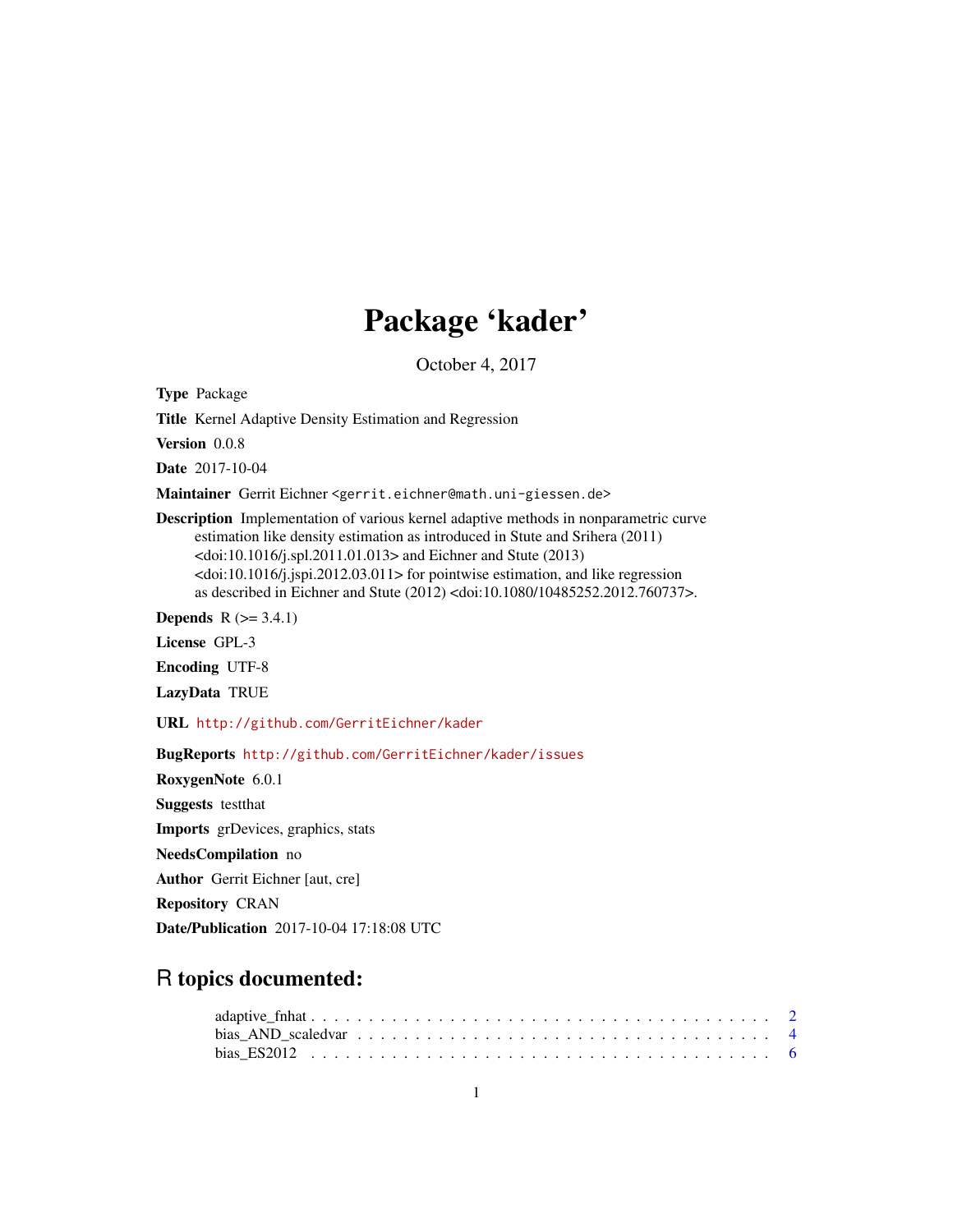<span id="page-1-0"></span>

|       | J1. |    |
|-------|-----|----|
|       |     |    |
|       |     |    |
|       |     |    |
|       |     |    |
|       |     |    |
|       |     |    |
|       |     |    |
|       |     |    |
|       |     |    |
|       |     |    |
|       |     |    |
|       |     |    |
|       |     |    |
|       |     |    |
| Index |     | 35 |

<span id="page-1-1"></span>

| adaptive_fnhat |        | Specialized "Workhorse" Function for Kernel Adaptive Density Esti- |
|----------------|--------|--------------------------------------------------------------------|
|                | mators |                                                                    |

## Description

Common specialized computational "workhorse" function to compute the kernel adaptive density estimators both in eq. (1.6) of Srihera & Stute (2011) and in eq. (4) of Eichner & Stute (2013) (together with several related quantities) with a  $\sigma$  that minimizes the estimated MSE using an estimated  $\theta$ . This function is "specialized" in that it expects some pre-computed quantities (in addition to the point(s) at which the density is to be estimated, the data, etc.). In particular, the estimator of  $\theta$  (which is typically the arithmetic mean of the data) is expected to be already "contained" in those pre-computed quantities, which increases the computational efficiency.

## Usage

```
adaptive_fnhat(x, data, K, h, sigma, Ai, Bj, fnx, ticker = FALSE,
 plot = FALSE, parlist = NULL, ...)
```
## Arguments

| $\mathsf{x}$ | Numeric vector $(x_1, \ldots, x_k)$ of location(s) at which the density estimate is to<br>be computed. |
|--------------|--------------------------------------------------------------------------------------------------------|
| data         | Numeric vector $(X_1, \ldots, X_n)$ of the data from which the estimate is to be com-<br>puted.        |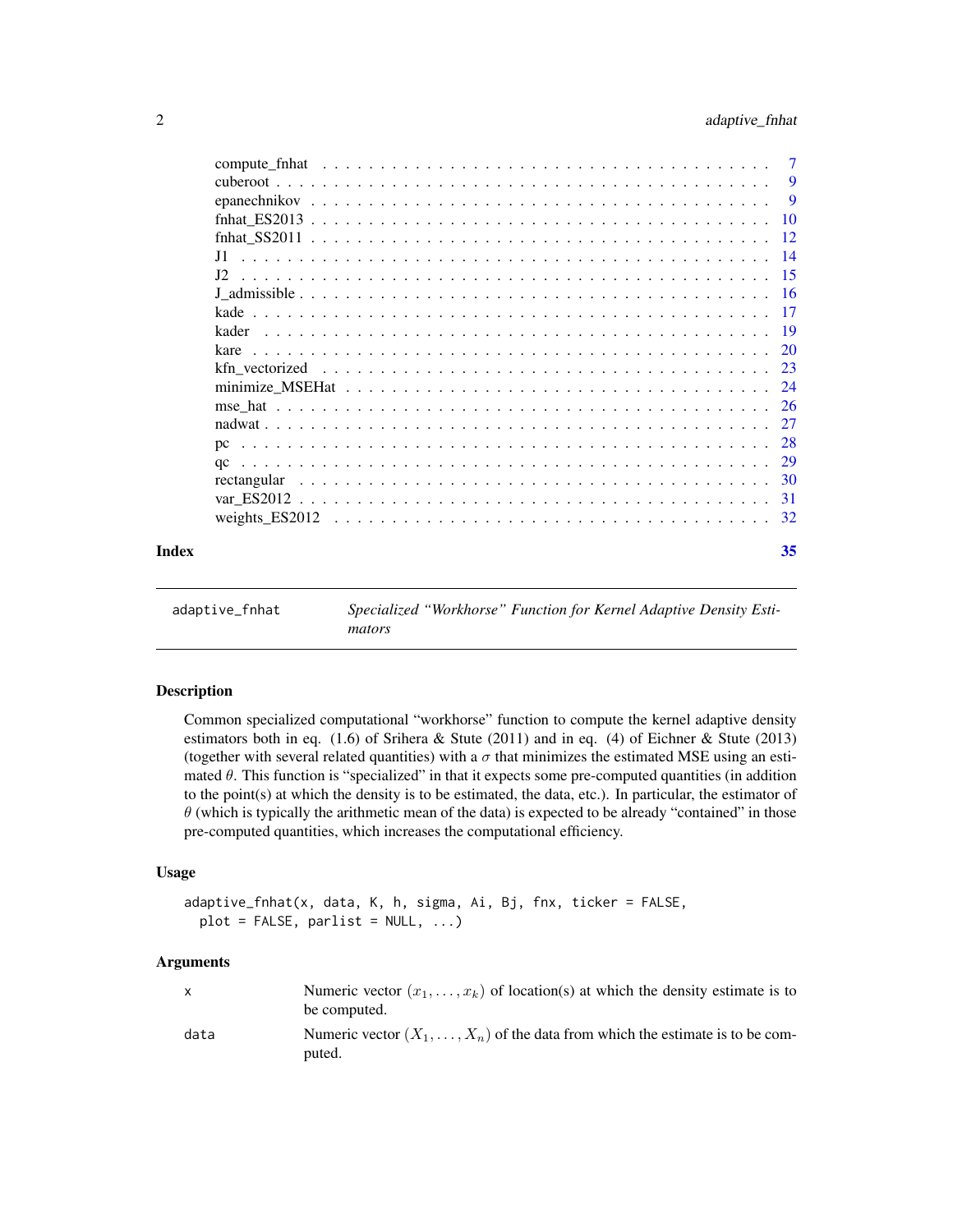<span id="page-2-0"></span>

| К       | Kernel function with vectorized in- & output.                                                                                                                                                                                                                                                                                                                                                                                                                                                                                                                     |
|---------|-------------------------------------------------------------------------------------------------------------------------------------------------------------------------------------------------------------------------------------------------------------------------------------------------------------------------------------------------------------------------------------------------------------------------------------------------------------------------------------------------------------------------------------------------------------------|
| h.      | Numeric scalar, where (usually) $h = n^{-1/5}$ .                                                                                                                                                                                                                                                                                                                                                                                                                                                                                                                  |
| sigma   | Numeric vector $(\sigma_1, \ldots, \sigma_s)$ with $s \geq 1$ .                                                                                                                                                                                                                                                                                                                                                                                                                                                                                                   |
| Ai      | Numeric matrix expecting in its i-th row $(x_i - X_1, \ldots, x_i - X_n)/h$ , where<br>(usually) $x_1, \ldots, x_k$ with $k = \text{length}(x)$ are the points at which the density is<br>to be estimated for the data $X_1, \ldots, X_n$ with $h = n^{-1/5}$ .                                                                                                                                                                                                                                                                                                   |
| Bj      | Numeric vector expecting $(-J(1/n),, -J(n/n))$ in case of the rank trans-<br>formation method, but $(\hat{\theta} - X_1, \dots, \hat{\theta} - X_n)$ in case of the non-robust Srihera-<br>Stute-method.                                                                                                                                                                                                                                                                                                                                                          |
| fnx     | Numeric vector expecting $(f_n(x_1),,f_n(x_k))$ with $f_n(x_i)$ the Parzen-Rosenblatt<br>estimator at $x_i$ , i.e., $f_n(x_i)$ = mean(K(Ai[i,]))/h where here typically h<br>$= n^{-1/5}.$                                                                                                                                                                                                                                                                                                                                                                        |
| ticker  | Logical; determines if a 'ticker' documents the iteration progress through sigma.<br>Defaults to FALSE.                                                                                                                                                                                                                                                                                                                                                                                                                                                           |
| plot    | Logical or character or numeric and indicates if graphical output should be pro-<br>duced. Defaults to FALSE (i.e., no graphical output is produced). If it is a char-<br>acter string or a numeric value, graphical output will be written to numbered<br>pdf-files (one for each element of x, in the current working directory) whose<br>names start with the provided "value" after converting it into a character string<br>followed by the index number of the pertaining x-element. (Parts of the graphi-<br>cal output are generated by minimize_MSEHat.) |
| parlist | A list of graphical parameters; affects only the pdf-files (if any are created at<br>all). Default: NULL.                                                                                                                                                                                                                                                                                                                                                                                                                                                         |
| .       | Possible further arguments passed to minimize_MSEHat() (where they are cur-<br>rently ignored).                                                                                                                                                                                                                                                                                                                                                                                                                                                                   |

## Details

The computational procedure in this function can be highly iterative because for each point in x (and hence for each row of matrix Ai) the MSE estimator is computed as a function of  $\sigma$  on a (usually fine)  $\sigma$ -grid provided through sigma. This happens by repeated calls to [bias\\_AND\\_scaledvar\(](#page-3-1)). The minimization in  $\sigma$  is then performed by [minimize\\_MSEHat\(](#page-23-1)) using both a discrete grid-search and the numerical optimization routine implemented in base R's optimize(). Finally, [compute\\_fnhat\(](#page-6-1)) yields the actual value of the density estimator for the adapted  $\sigma$ , i.e., for the MSE-estimatorminimizing  $\sigma$ . (If necessary the computation over the  $\sigma$ -grid is repeated after extending the range of the grid until the estimator functions for both bias and variance are *not constant* across the σ-grid.)

## Value

A list of as many lists as elements in x, each with components x, y, sigma.adap, msehat.min, discr.min.smaller, and sig.range.adj whose meanings are as follows:

| x          | the n coordinates of the points where the density is estimated. |
|------------|-----------------------------------------------------------------|
| <b>V</b>   | the estimate of the density value $f(x)$ .                      |
| sigma.adap | Minimizer of MSE-estimator (from function minimize_MSEHat).     |
| msehat.min | Minimum of MSE-estimator (from function minimize_MSEHat).       |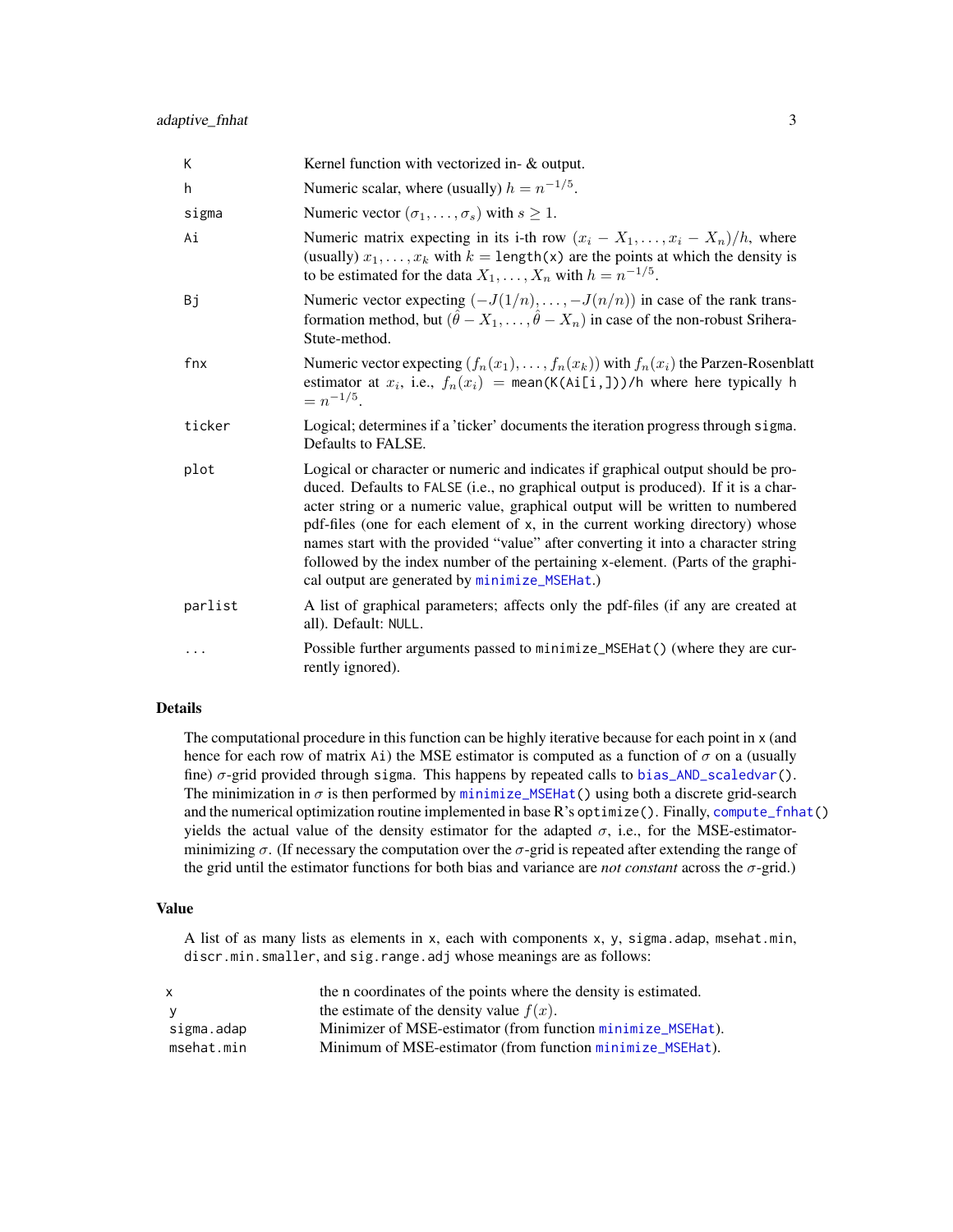## <span id="page-3-0"></span>4 bias\_AND\_scaledvar

discr.min.smaller TRUE iff the numerically found minimum was smaller than the discrete one (from function minimize sig.range.adj Number of adjustments of sigma-range.

## References

Srihera & Stute (2011) and Eichner & Stute (2013): see [kader.](#page-18-1)

#### Examples

```
## Not run:
require(stats)
# Kernel adaptive density estimators for simulated N(0,1)-data
# computed on an x-grid using the rank transformation and the
# non-robust method:
set.seed(2017); n <- 100; Xdata <- sort(rnorm(n))
x \le - seq(-4, 4, by = 0.5); Sigma \le - seq(0.01, 10, length = 51)
h \le -n^(-1/5)x.X_h \leftarrow outer(x/h, Xdata/h, "-")fnx \le rowMeans(dnorm(x.X_h)) / h # Parzen-Rosenblatt estim. at
                                    # x_j, j = 1, ..., length(x).
# non-robust method:
theta.X <- mean(Xdata) - Xdata
adaptive_fnhat(x = x, data = Xdata, K = dnorm, h = h, sigma = Sigma,
 Ai = x.X_h, Bj = theta.X, fnx = fnx, ticker = TRUE, plot = TRUE)
# rank transformation-based method (requires sorted data):
negJ <- -J_admissible(1:n / n) # rank trafo
adaptive_fnhat(x = x, data = Xdata, K = dnorm, h = h, sigma = Sigma,
 Ai = x.X_h, Bj = negJ, fnx = fnx, ticker = TRUE, plot = TRUE)
## End(Not run)
```
<span id="page-3-1"></span>bias\_AND\_scaledvar *Estimators of Bias and Scaled Variance*

#### Description

"Workhorse" function for vectorized (in  $\sigma$ ) computation of both the bias estimator and the scaled variance estimator of eq.  $(2.3)$  in Srihera & Stute  $(2011)$ , and for the analogous computation of the bias and scaled variance estimator for the rank transformation method in the paragraph after eq. (6) in Eichner & Stute (2013).

#### Usage

```
bias_AND_scaledvar(sigma, Ai, Bj, h, K, fnx, ticker = FALSE)
```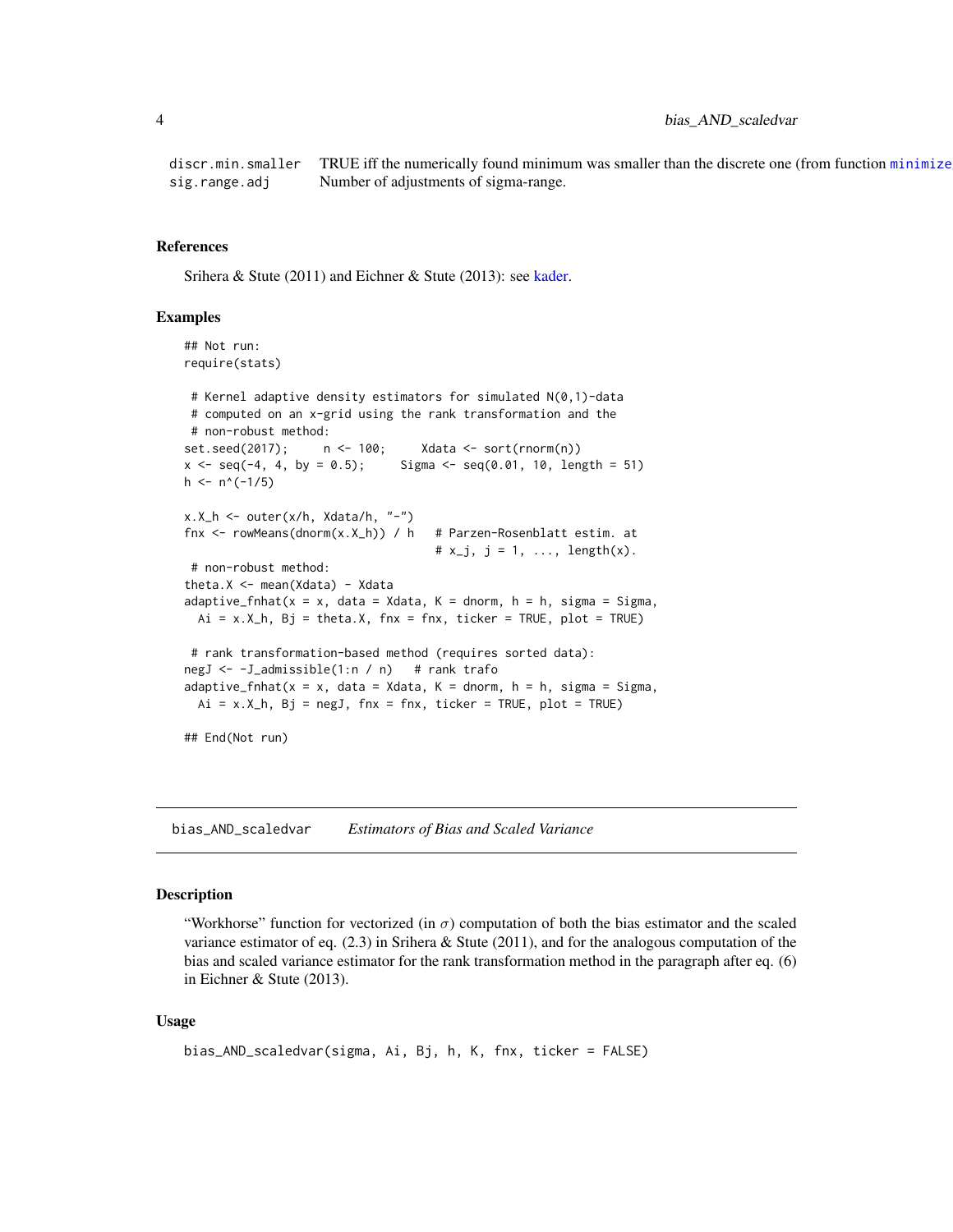## <span id="page-4-0"></span>Arguments

| sigma  | Numeric vector $(\sigma_1, \ldots, \sigma_s)$ with $s \geq 1$ .                                                                                                                                                                                                             |
|--------|-----------------------------------------------------------------------------------------------------------------------------------------------------------------------------------------------------------------------------------------------------------------------------|
| Ai     | Numeric vector expecting $(x_0 - X_1, \ldots, x_0 - X_n)/h$ , where (usually) $x_0$ is<br>the point at which the density is to be estimated for the data $X_1, \ldots, X_n$ with<br>$h = n^{-1/5}$                                                                          |
| Bi     | Numeric vector expecting $(-J(1/n), \ldots, -J(n/n))$ in case of the rank trans-<br>formation method, but $(\hat{\theta} - X_1, \dots, \hat{\theta} - X_n)$ in case of the non-robust Srihera-<br>Stute-method. (Note that this the same as argument Bj of adaptive_finat!) |
| h      | Numeric scalar, where (usually) $h = n^{-1/5}$ .                                                                                                                                                                                                                            |
| K      | Kernel function with vectorized in- $\&$ output.                                                                                                                                                                                                                            |
| fnx    | $f_n(x_0)$ = mean(K(Ai))/h, where here typically $h = n^{-1/5}$ .                                                                                                                                                                                                           |
| ticker | Logical; determines if a 'ticker' documents the iteration progress through sigma.<br>Defaults to FALSE.                                                                                                                                                                     |

## Details

Pre-computed  $f_n(x_0)$  is expected for efficiency reasons (and is currently prepared in function adaptive\_fnhat).

## Value

A list with components BiasHat and VarHat.scaled, both numeric vectors of same length as sigma.

## References

Srihera & Stute (2011) and Eichner & Stute (2013): see [kader.](#page-18-1)

```
require(stats)
set.seed(2017); n <- 100; Xdata <- sort(rnorm(n))
x0 \le -1; Sigma \le - seq(0.01, 10, length = 21)
h \leq n^(-1/5)Ai <- (x0 - Xdata)/h
fnx0 <- mean(dnorm(Ai)) / h # Parzen-Rosenblatt estimator at x0.
# non-robust method:
Bj <- mean(Xdata) - Xdata
# # rank transformation-based method (requires sorted data):
# Bj <- -J_admissible(1:n / n) # rank trafo
kader:::bias\_AND\_scaledvar(sigma = Sigma, Ai = Ai, Bj = Bj, h = h,K = dnorm, fnx = fnx0, ticker = TRUE)
```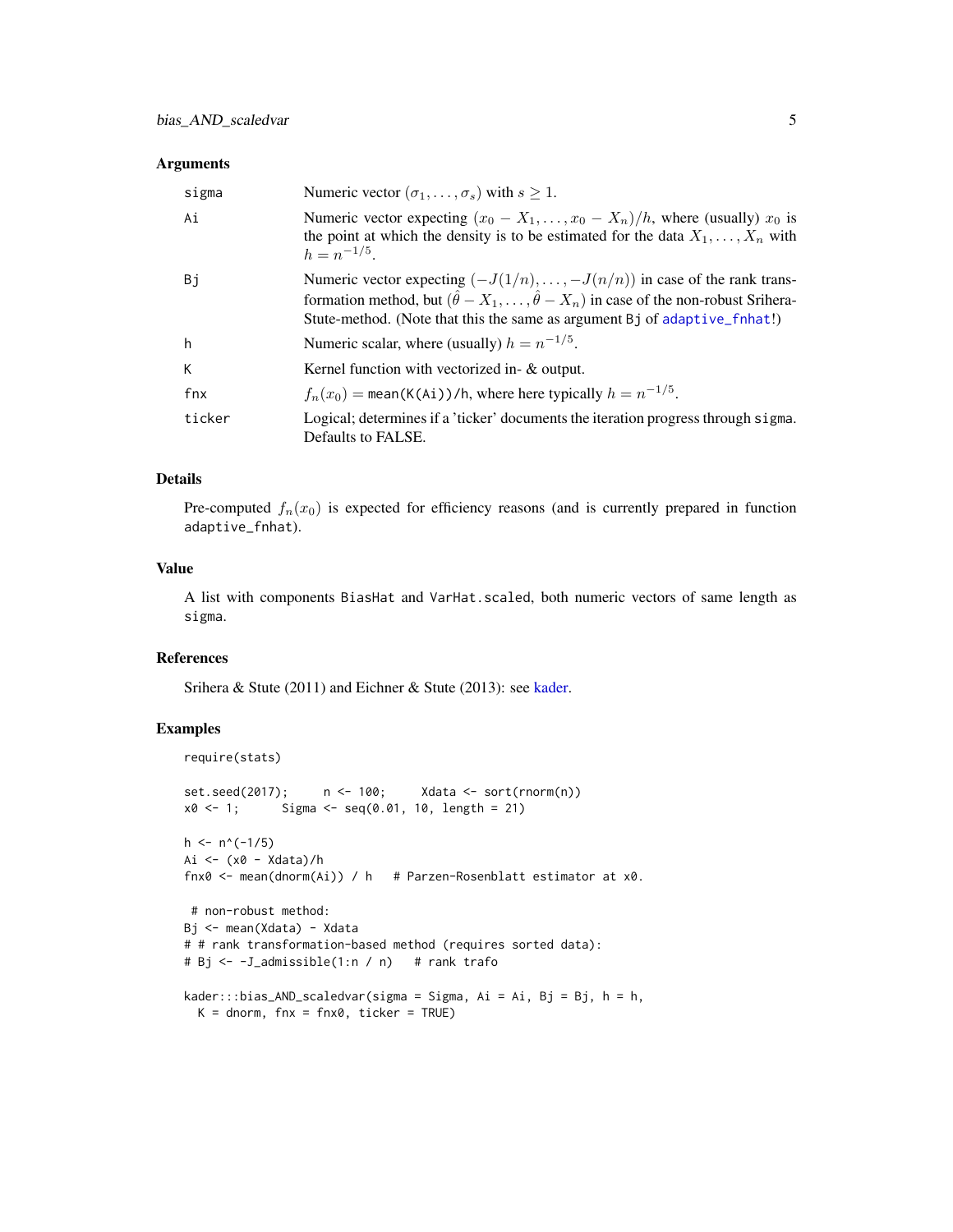<span id="page-5-1"></span><span id="page-5-0"></span>

## Description

Bias estimator  $Bias_n(\sigma)$ , vectorized in  $\sigma$ , on p. 2540 of Eichner & Stute (2012).

#### Usage

bias\_ES2012(sigma, h, xXh, thetaXh, K, mmDiff)

## Arguments

| sigma   | Numeric vector $(\sigma_1, \ldots, \sigma_s)$ with $s \ge 1$ with values of the scale parameter $\sigma$ .                                                                                                                                                             |
|---------|------------------------------------------------------------------------------------------------------------------------------------------------------------------------------------------------------------------------------------------------------------------------|
| h       | Numeric scalar for bandwidth $h$ (as "contained" in the taXh and xXh).                                                                                                                                                                                                 |
| xXh     | Numeric vector expecting the pre-computed h-scaled differences $(x - X_1)/h$ ,<br>$\ldots$ , $(x - X_n)/h$ where x is the single (!) location for which the weights are<br>to be computed, the $X_i$ 's are the data values, and h is the numeric bandwidth<br>scalar. |
| thetaXh | Numeric vector expecting the pre-computed h-scaled differences $(\theta - X_1)/h$ ,<br>$\ldots$ , $(\theta - X_n)/h$ where $\theta$ is the numeric scalar location parameter, and the $X_i$ 's<br>and $h$ are as in xXh.                                               |
| К       | A kernel function (with vectorized in- $\&$ output) to be used for the estimator.                                                                                                                                                                                      |
| mmDiff  | Numeric vector expecting the pre-computed differences $m_n(X_1) - m_n(x), \ldots, m_n(X_n) -$<br>$m_n(x)$ .                                                                                                                                                            |

## Details

The formula can also be found in eq. (15.21) of Eichner (2017). Pre-computed  $(x - X_i)/h$ ,  $(\theta - X_i)/h$ , and  $m_n(X_i) - m_n(x)$  are expected for efficiency reasons (and are currently prepared in function [kare](#page-19-1)).

## Value

A numeric vector of the length of sigma.

## References

Eichner & Stute (2012) and Eichner (2017): see [kader](#page-18-1).

## See Also

[kare](#page-19-1) which currently does the pre-computing.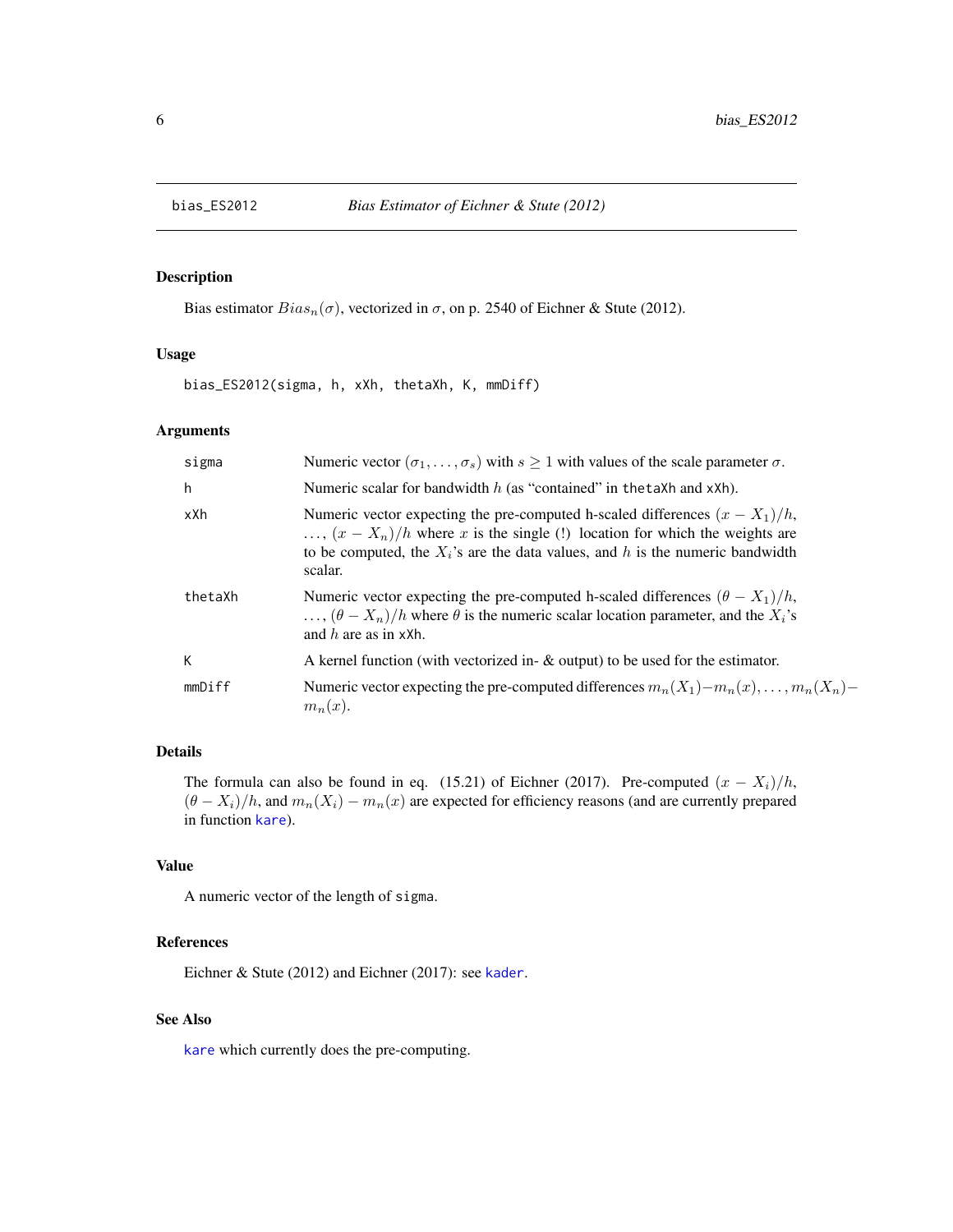## <span id="page-6-0"></span>compute\_fnhat 7

### Examples

```
require(stats)
 # Regression function:
m \le function(x, x1 = 0, x2 = 8, a = 0.01, b = 0) {
a * (x - x1) * (x - x2)^3 + b}
 # Note: For a few details on m() see examples in ?nadwat.
n < -100 # Sample size.
set.seed(42) # To guarantee reproducibility.
X \le runif(n, min = -3, max = 15) # X_1, ..., X_n # Design.
Y \leq -m(X) + rnorm(length(X), sd = 5) # Y_1, \ldots, Y_n # Response.
h \le -n^(-1/5)Sigma \leq seq(0.01, 10, length = 51) # sigma-grid for minimization.
x0 \leq -5 # Location at which the estimator of m should be computed.
# m_n(x_0) and m_n(x_i) for i = 1, ..., n:
mn \le nadwat(x = c(x0, X), dataX = X, dataY = Y, K = dnorm, h = h)
 # Estimator of Bias_x0(sigma) on the sigma-grid:
(Bn \le bias_ES2012(sigma = Sigma, h = h, xXh = (x0 - X) / h,
  thetaXh = (\text{mean}(X) - X) / h, K = dnorm, mmDiff = mn[-1] - mn[1]))
## Not run:
 # Visualizing the estimator of Bias_n(sigma) at x on the sigma-grid:
plot(Sigma, Bn, type = "o", xlab = expression(sigma), ylab = "",
  main = bquote(widehat("Bias")[n](sigma)~~"at"~~x==.(x0)))
## End(Not run)
```
<span id="page-6-1"></span>compute\_fnhat *"Unified" Function for Kernel Adaptive Density Estimators*

## Description

"Unified" function to compute the kernel density estimator both of Srihera & Stute (2011) and of Eichner & Stute (2013).

## Usage

```
compute_fnhat(x, data, K, h, Bj, sigma)
```
#### Arguments

x Numeric vector with the location(s) at which the density estimate is to be computed.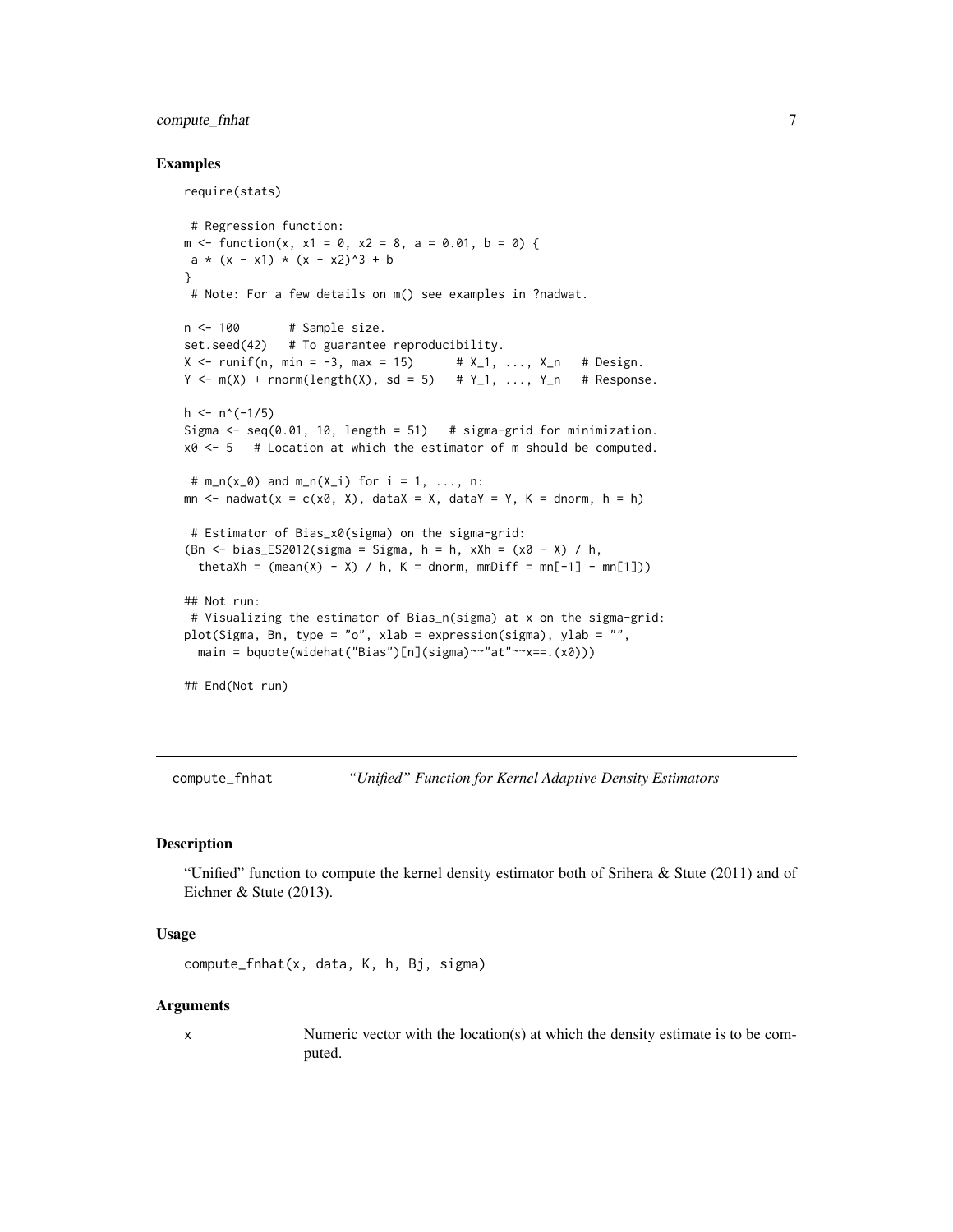<span id="page-7-0"></span>

| data      | Numeric vector $(X_1, \ldots, X_n)$ of the data from which the estimate is to be com-<br>puted.                                                                                                                                                                                                                                 |
|-----------|---------------------------------------------------------------------------------------------------------------------------------------------------------------------------------------------------------------------------------------------------------------------------------------------------------------------------------|
| К         | A kernel function (with vectorized in- $\&$ output) to be used for the estimator.                                                                                                                                                                                                                                               |
| h         | Numeric scalar for bandwidth $h$ .                                                                                                                                                                                                                                                                                              |
| <b>Bj</b> | Numeric vector expecting $(-J(1/n), \ldots, -J(n/n))$ as produced in fnhat_SS2011<br>in case of the rank transformation method (using an admissible rank transforma-<br>tion as implemented by J_admissible), but $(\hat{\theta} - X_1, , \hat{\theta} - X_n)$ as produced<br>in fnhat_ES2013 in case of the non-robust method. |
| sigma     | Numeric scalar for value of scale parameter $\sigma$ .                                                                                                                                                                                                                                                                          |

## Details

Implementation of both eq. (1.6) in Srihera & Stute (2011) for given and fixed scalars  $\sigma$  and  $\theta$ , and eq. (4) in Eichner & Stute (2013) for a given and fixed scalar  $\sigma$  and for a given and fixed rank transformation (and, of course, for fixed and given location(s) in x, data  $(X_1, \ldots, X_n)$ , a kernel function  $K$  and a bandwidth  $h$ ). The formulas that the computational version implemented here is based upon are given in eq. (15.3) and eq. (15.9), respectively, of Eichner (2017). This function rests on preparatory computations done in [fnhat\\_SS2011](#page-11-1) or [fnhat\\_ES2013](#page-9-1).

#### Value

A numeric vector of the same length as x with the estimated density values from eq. (1.6) of Srihera & Stute (2011) or eq. (4) of Eichner & Stute (2013).

#### Note

In case of the rank transformation method the data are expected to be sorted in increasing order.

## References

Srihera & Stute (2011), Eichner and Stute (2013), and Eichner (2017): see [kader](#page-18-1).

```
require(stats)
```

```
# The kernel density estimators for simulated N(0,1)-data and a single
# sigma-value evaluated on a grid using the rank transformation and
# the non-robust method:
set.seed(2017); n <- 100; Xdata <- rnorm(n)
xgrid \leq -seq(-4, 4, by = 0.1)negJ <- -J_admissible(1:n / n) # The rank trafo requires
compute_fnhat(x = xgrid, data = sort(Xdata), # sorted data!K = dnorm, h = n^(-1/5), Bj = negJ, sigma = 1)
theta.X \leq mean(Xdata) - Xdata # non-robust method
compute_fnhat(x = xgrid, data = Xdata, K = dnorm, h = n^(-1/5),
 Bj = \text{theta.X}, \text{sigma} = 1
```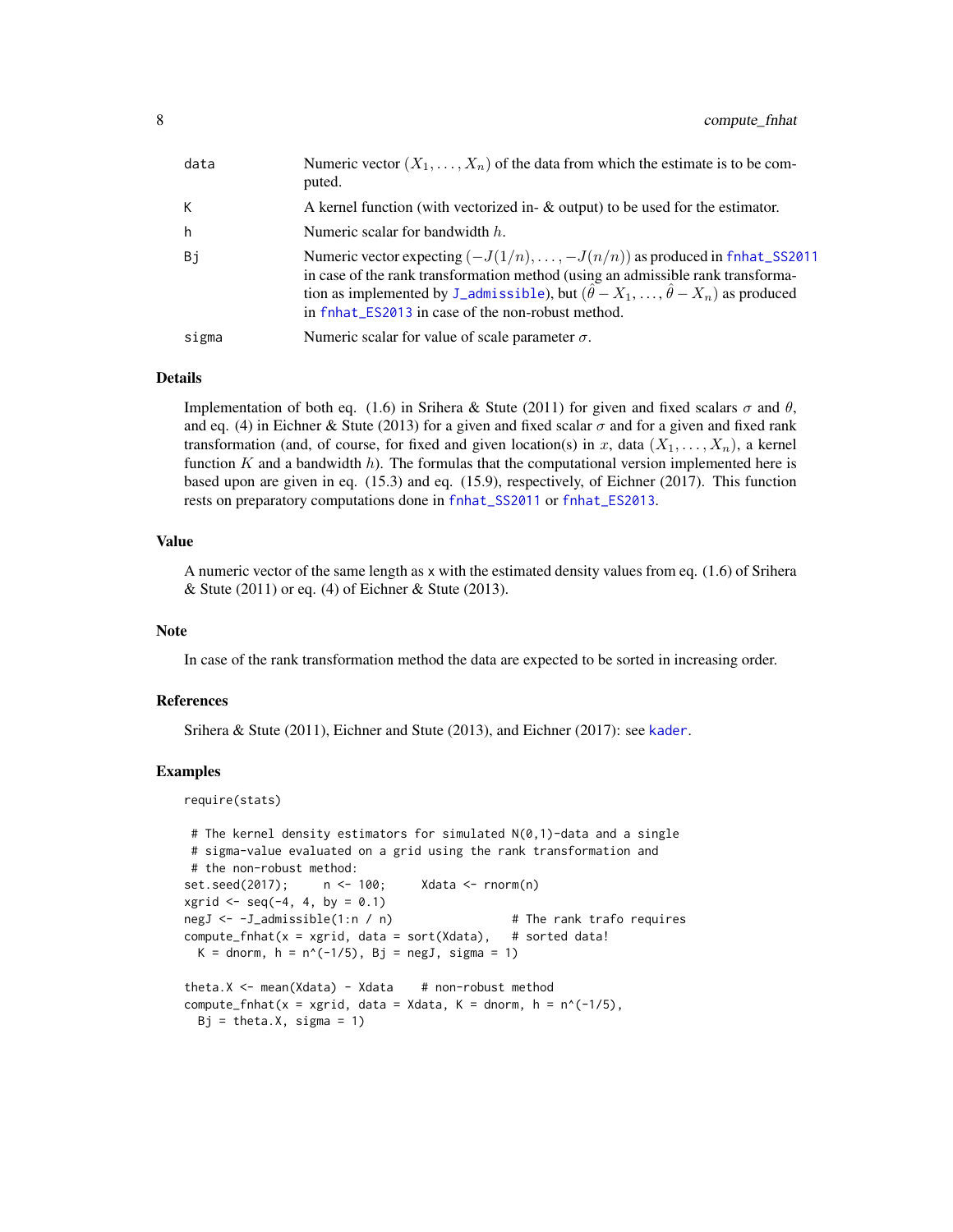<span id="page-8-0"></span>

## Description

Computes  $(x_1^{1/3}, \ldots, x_n^{1/3})$  with  $x_i^{1/3}$  being negative if  $x_i < 0$ .

## Usage

cuberoot(x)

#### Arguments

x Numeric vector.

## Value

Vector of same length and mode as input.

## Examples

 $kader::cuberoot(x = c(-27, -1, -0, 0, 1, 27))$ 

 $curve(kader::cuberoot(x), from = -27, to = 27)$ 

epanechnikov *Epanechnikov kernel*

## Description

Vectorized evaluation of the Epanechnikov kernel.

## Usage

```
epanechnikov(x)
```
## Arguments

x Numeric vector.

## Value

A numeric vector of the Epanechnikov kernel evaluated at the values in x.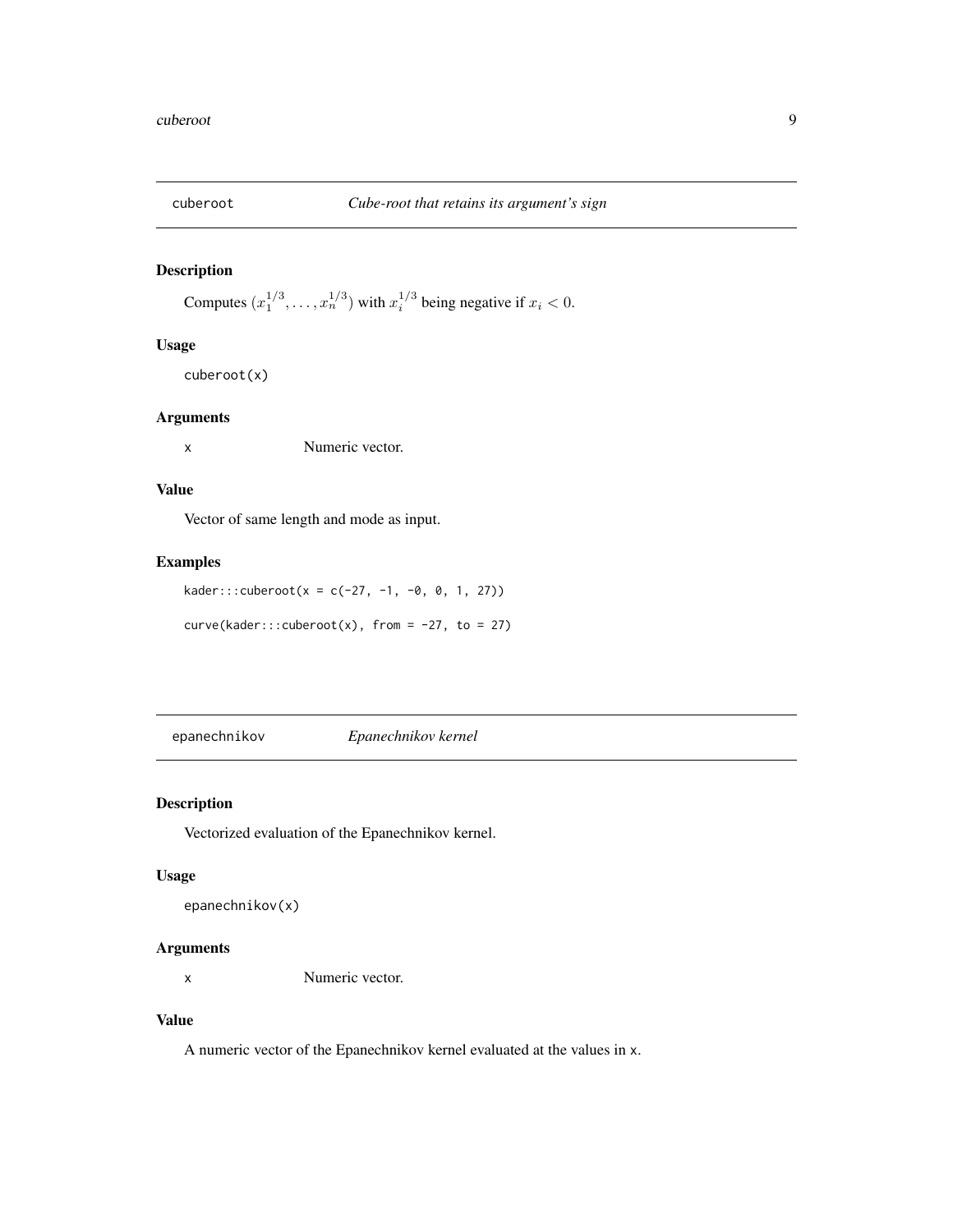#### Examples

```
kader:::epanechnikov(x = c(-sqrt(6:5), -2:2, sqrt(5:6)))
```

```
curve(kader:::epanechnikov(x), from = -sqrt(6), to = sqrt(6))
```
<span id="page-9-1"></span>fnhat\_ES2013 *Robust Kernel Density Estimator of Eichner & Stute (2013)*

#### Description

Implementation of eq. (4) in Eichner & Stute (2013) for a given and fixed scalar  $\sigma$ , for rank transformation function J (and, of course, for fixed and given location(s) in x, data  $(X_1, \ldots, X_n)$ , a kernel function  $K$ , and a bandwidth  $h$ ).

## Usage

fnhat\_ES2013(x, data, K, h, ranktrafo, sigma)

#### Arguments

| x         | Numeric vector with the location(s) at which the density estimate is to be com-<br>puted.                                                           |
|-----------|-----------------------------------------------------------------------------------------------------------------------------------------------------|
| data      | Numeric vector $(X_1, \ldots, X_n)$ of the data from which the estimate is to be com-<br>puted. Missing values are not allowed and entail an error. |
| К         | A kernel function to be used for the estimator.                                                                                                     |
| h         | Numeric scalar for bandwidth $h$ .                                                                                                                  |
| ranktrafo | A function used for the rank transformation.                                                                                                        |
| sigma     | Numeric scalar for value of scale parameter $\sigma$ .                                                                                              |

## Details

The formula upon which the computational version implemented here is based is given in eq. (15.9) of Eichner (2017). This function does mainly only a simple preparatory computation and then calls [compute\\_fnhat](#page-6-1) which does the actual work.

## Value

An object with class "density" whose underlying structure is a list containing the following components (as described in [density](#page-0-0)), so that the print and plot methods for density-objects are immediately available):

| X   | the n coordinates of the points where the density is estimated.        |
|-----|------------------------------------------------------------------------|
| - V | the estimated density values from eq. $(4)$ in Eichner & Stute (2013). |
| bw  | the bandwidth used.                                                    |

<span id="page-9-0"></span>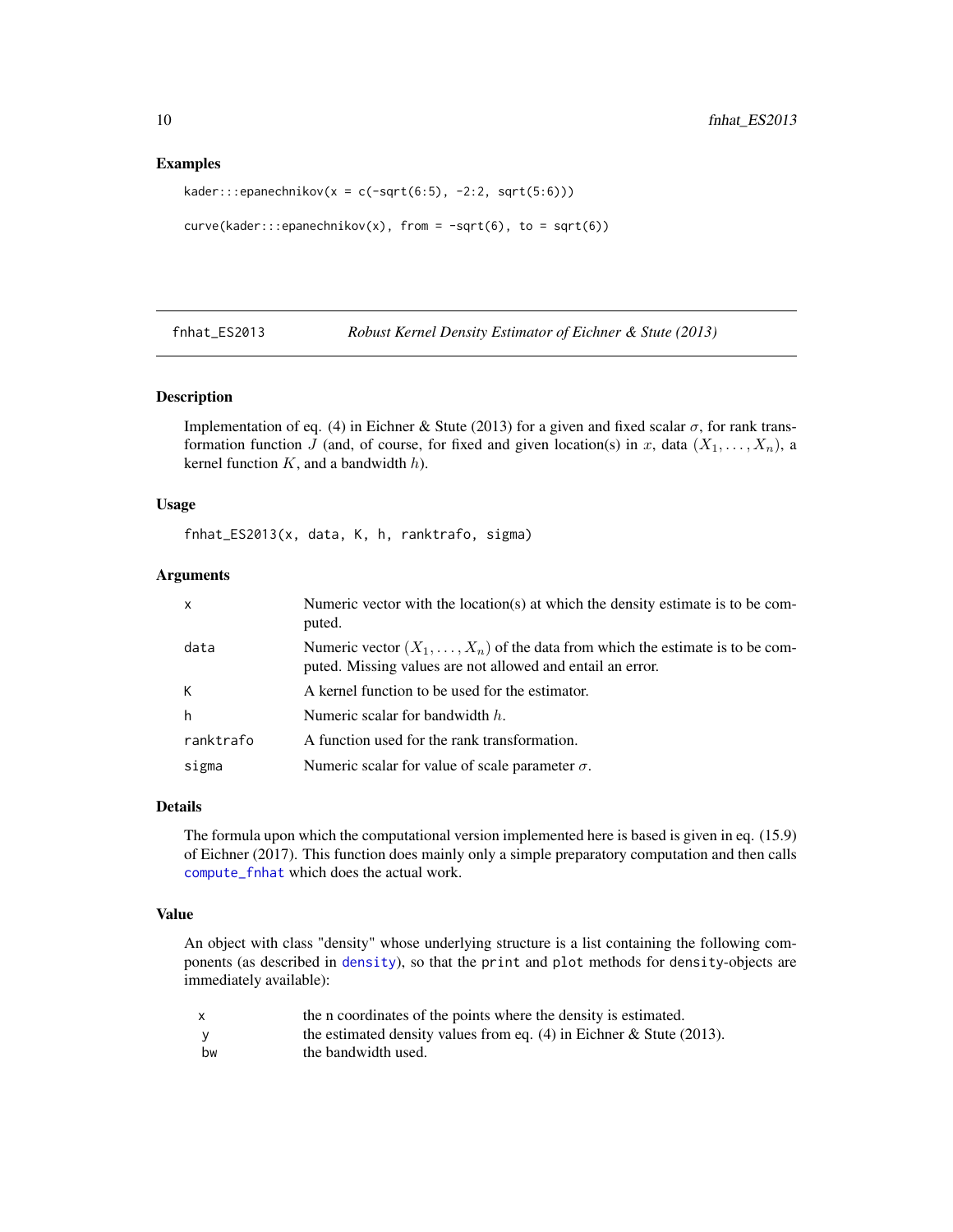<span id="page-10-0"></span>

| n             | the sample size. (Recall: missing or infinite values are not allowed here.) |
|---------------|-----------------------------------------------------------------------------|
| call          | the call which produced the result.                                         |
| data.name     | the deparsed name of the x argument.                                        |
| has.na        | logical, for compatibility (always FALSE).                                  |
| Additionally: |                                                                             |
| ranktrafo     | as in Arguments.                                                            |
| sigma         | as in Arguments.                                                            |

#### References

Eichner & Stute (2013) and Eichner (2017): see [kader.](#page-18-1)

#### See Also

[fnhat\\_SS2011](#page-11-1).

```
require(stats); require(grDevices); require(datasets)
# Simulated N(0,1)-data and one sigma-value
set.seed(2016); n <- 100; d <- rnorm(n)
xgrid \leq seq(-4, 4, by = 0.1)(fit \le fnhat_ES2013(x = xgrid, data = d, K = dnorm, h = n^(-1/5),
 ranktrafo = J2, sigma = 1) )
plot(fit, ylim = range(0, dnorm(0), fit$y), col = "blue")
curve(dnorm, add = TRUE); rug(d, col = "red")legend("topleft", lty = 1, col = c("blue", "black", "red"),legend = expression(hat(f)[n], phi, "data"))
# The same data, but several sigma-values
sigmas \leq seq(1, 4, length = 4)
(fit <- lapply(sigmas, function(sig)
 fnhat_ES2013(x = xgrid, data = d, K = dnorm, h = n^(-1/5),
   ranktrafo = J2, sigma = sig)) )
ymat <- sapply(fit, "[[", "y")
matplot(x = xgrid, y = ymat, type = "l", lty = 1, col = 2 + seq(sigmas),
 ylim = range(0, dnorm(0), ymat), main = "", xlab = "", ylab = "Density")
curve(dnorm, add = TRUE); rug(d, col = "red")legend("topleft", lty = 1, col = c("black", "red", NA), bty = "n",legend = expression(phi, "data", hat(f)[n]~"in other colors"))
# Old-Faithful-eruptions-data and several sigma-values
d <- faithful$eruptions; n <- length(d); er <- extendrange(d)
xgrid \leq seq(er[1], er[2], by = 0.1); sigmas \leq seq(1, 4, length = 4)
(fit <- lapply(sigmas, function(sig)
```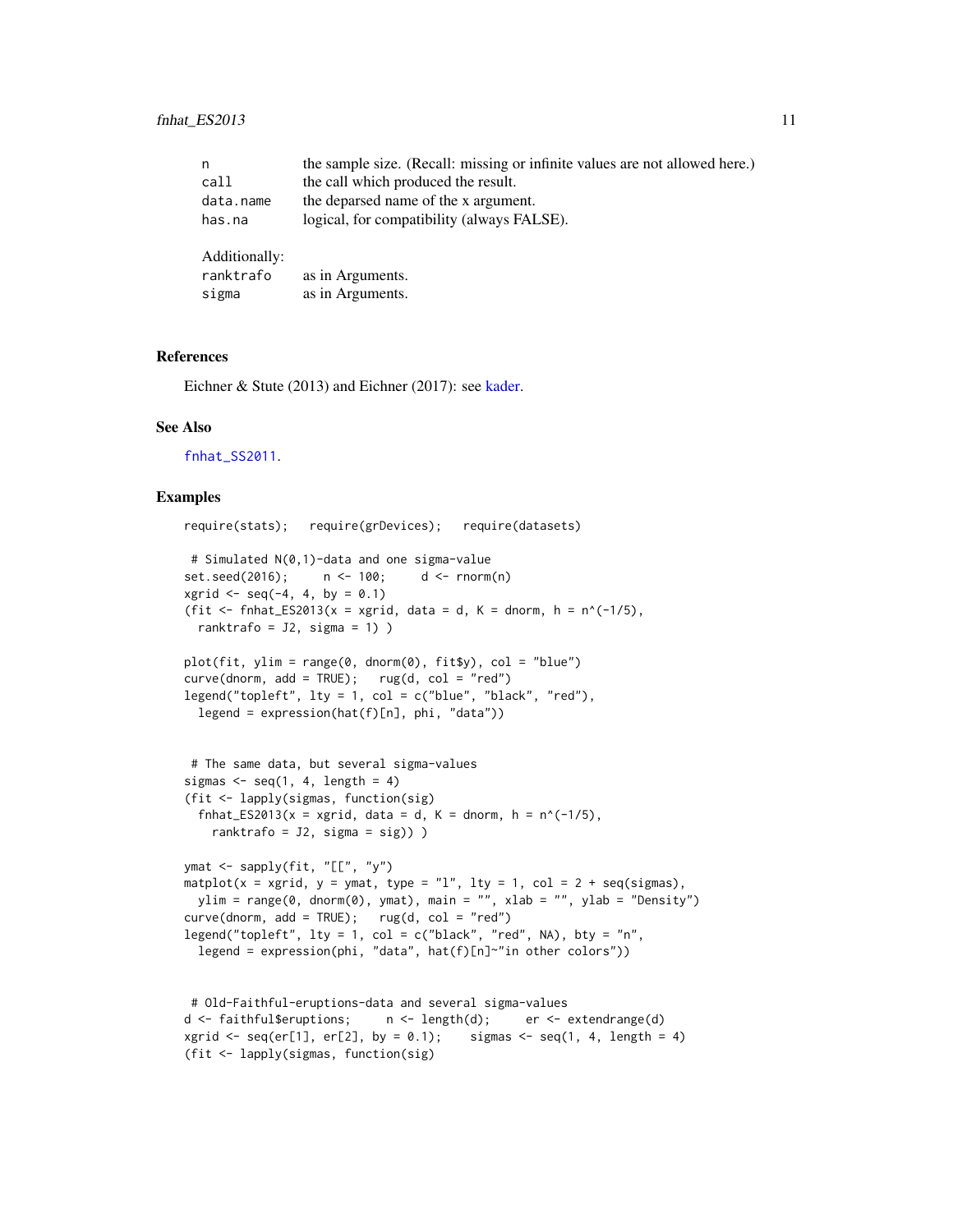```
fnhat_ES2013(x = xgrid, data = d, K = dnorm, h = n^(-1/5),
     ranktrafo = J2, sigma = sig)) )
ymat \leq sapply(fit, "[[", "y"); dfit \leq density(d, bw = "sj")
plot(dfit, ylim = range(0, dfit$y, ymat), main = "", xlab = "")
rug(d, col = "red")matlines(x = xgrid, y = ymat, lty = 1, col = 2 + seq(sigmas))
legend("top", lty = 1, col = c("black", "red", NA), bty = "n",legend = expression("R's est.", "data", hat(f)[n]~"in other colors"))
```
<span id="page-11-1"></span>

fnhat\_SS2011 *(Non-robust) Kernel Density Estimator of Srihera & Stute (2011)*

#### Description

Implementation of eq. (1.6) in Srihera & Stute (2011) for given and fixed scalars  $\sigma$  and  $\theta$  (and, of course, for fixed and given location(s) in x, data  $(X_1, \ldots, X_n)$ , a kernel function K and a bandwidth  $h$ ).

## Usage

fnhat\_SS2011(x, data, K, h, theta, sigma)

## Arguments

| x     | Numeric vector with the location(s) at which the density estimate is to be com-<br>puted.                                                                       |
|-------|-----------------------------------------------------------------------------------------------------------------------------------------------------------------|
| data  | Numeric vector $(X_1, \ldots, X_n)$ of the data from which the estimate is to be com-<br>puted. Missing or infinite values are not allowed and entail an error. |
| К     | A kernel function to be used for the estimator.                                                                                                                 |
| h     | Numeric scalar for bandwidth $h$ .                                                                                                                              |
| theta | Numeric scalar for value of location parameter $\theta$ .                                                                                                       |
| sigma | Numeric scalar for value of scale parameter $\sigma$ .                                                                                                          |

## Details

The formula upon which the computational version implemented here is based is given in eq. (15.3) of Eichner (2017). This function does mainly only a simple preparatory computation and then calls [compute\\_fnhat](#page-6-1) which does the actual work.

## Value

An object with class "density" whose underlying structure is a list containing the following components (as described in [density](#page-0-0)), so that the print and plot methods for density-objects are immediately available):

<span id="page-11-0"></span>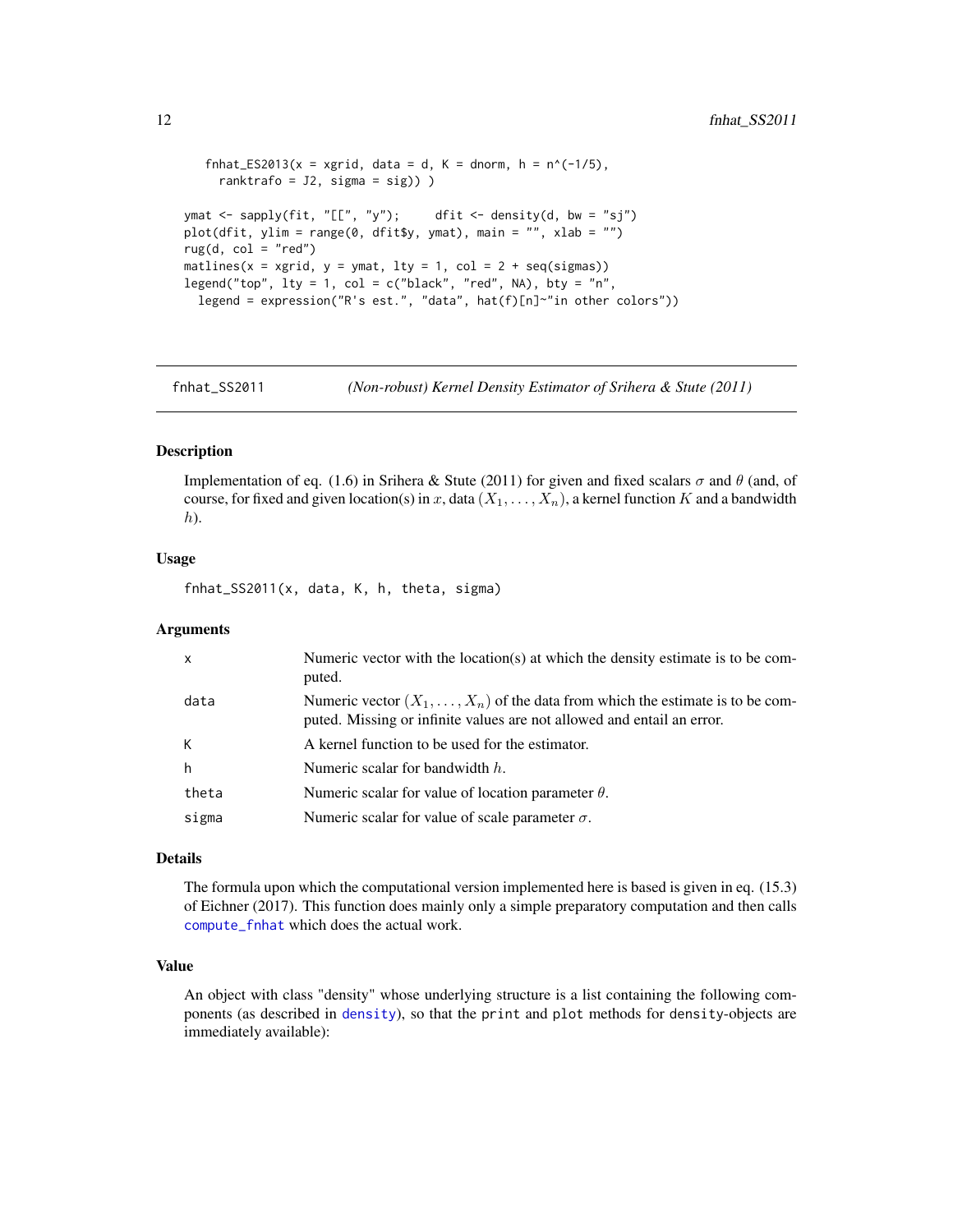<span id="page-12-0"></span>

| x             | the n coordinates of the points where the density is estimated.             |
|---------------|-----------------------------------------------------------------------------|
| y             | the estimated density values from eq. $(1.6)$ in Srihera & Stute $(2011)$ . |
| bw            | the bandwidth used.                                                         |
| n             | the sample size. (Recall: missing or infinite values are not allowed here.) |
| call          | the call which produced the result.                                         |
| data.name     | the deparsed name of the x argument.                                        |
| has.na        | logical, for compatibility (always FALSE).                                  |
| Additionally: |                                                                             |
| theta         | as in Arguments.                                                            |

#### References

Srihera & Stute (2011) and Eichner (2017): see [kader.](#page-18-1)

sigma as in Arguments.

#### See Also

[fnhat\\_ES2013](#page-9-1).

```
require(stats); require(grDevices); require(datasets)
# Simulated N(0,1)-data and one sigma-value
set.seed(2017); n <- 100; d <- rnorm(n)
xgrid \leq -seq(-4, 4, by = 0.1)(fit \le fnhat_SS2011(x = xgrid, data = d, K = dnorm, h = n^(-1/5),
 theta = mean(d), sigma = 1))
plot(fit, ylim = range(0, dnorm(0), fit$y), col = "blue")
curve(dnorm, add = TRUE); rug(d, col = "red")legend("topleft", lty = 1, col = c("blue", "black", "red"),
 legend = expression(tilde(f)[n], phi, "data"))
# The same data, but several sigma-values
sigmas \leq seq(1, 4, length = 4)
(fit <- lapply(sigmas, function(sig)
 fnhat_SS2011(x = xgrid, data = d, K = dnorm, h = n^(-1/5),
   theta = mean(d), sigma = sig)))
ymat <- sapply(fit, "[[", "y")
matplot(x = xgrid, y = ymat, type = "l", lty = 1, col = 3:6,
 ylim = range(0, dnorm(0), ymat), main = "", xlab = "", ylab = "Density")
curve(dnorm, add = TRUE); rug(d, col = "red")
legend("topleft", lty = 1, col = c("black", "red", NA), bty = "n",
 legend = expression(phi, "data", tilde(f)[n]~"in other colors"))
# Old-Faithful-eruptions-data and several sigma-values
d <- faithful$eruptions; n <- length(d); er <- extendrange(d)
```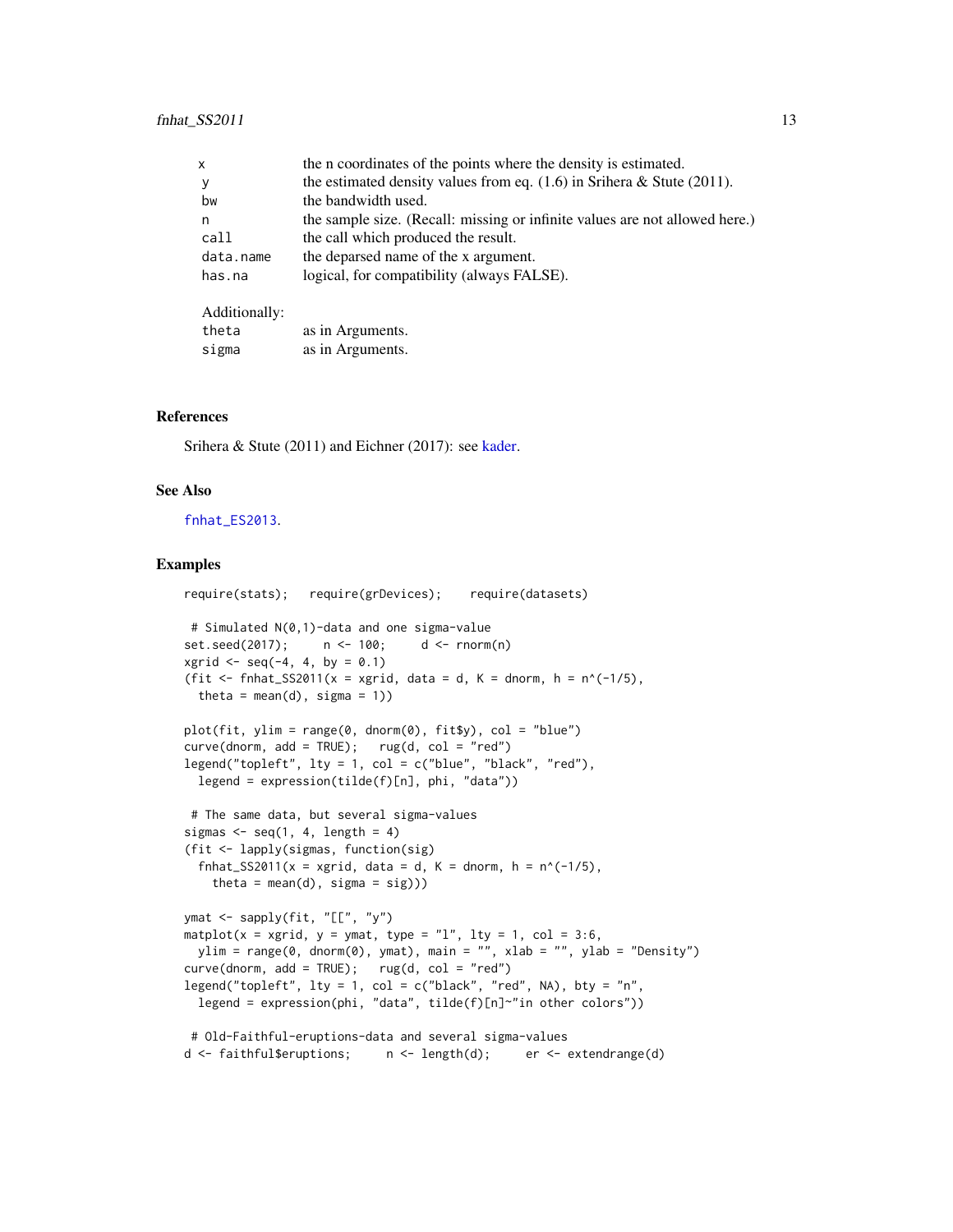```
xgrid \le seq(er[1], er[2], by = 0.1); sigmas \le seq(1, 4, length = 4)
(fit <- lapply(sigmas, function(sig)
   fnhat_SS2011(x = xgrid, data = d, K = dnorm, h = n^(-1/5),
     theta = mean(d), sigma = sig)))
ymat <- sapply(fit, "[[", "y"); dfit <- density(d, bw = "sj")
plot(dfit, ylim = range(0, dfit$y, ymat), main = "", xlab = "")
rug(d, col = "red")matlines(x = xgrid, y = ymat, lty = 1, col = 3:6)
legend("top", lty = 1, col = c("black", "red", NA), bty = "n",legend = expression("R's est.", "data", tilde(f)[n]~"in other colors"))
```
<span id="page-13-1"></span>

| Jl<br>J1 |
|----------|
|          |

#### Description

Eq. (15.16) in Eichner (2017) as a result of Cardano's formula.

## Usage

 $J1(u, cc = sqrt(5/3))$ 

#### **Arguments**

| u  | Numeric vector.                                |
|----|------------------------------------------------|
| cc | Numeric constant, defaults to $\sqrt{(5/3)}$ . |

## Details

Using, for brevity's sake,  $J_{1a}(u, c) := -q_c(u)$  and  $J_{1b}(u, c) := J_{1a}(u, c)^2 + p_c^3$ , the definition of  $J_1$  reads:

$$
J_1(u,c):=[J_{1a}(u,c)+\sqrt(J_{1b}(u,c))]^{1/3}+[J_{1a}(u,c)-\sqrt(J_{1b}(u,c))]^{1/3}.
$$

For implementation details of  $q_c(u)$  and  $p_c$  see [qc](#page-28-1) and [pc](#page-27-1), respectively.

For further mathematical details see Eichner (2017) and/or Eichner & Stute (2013).

## Value

Vector of same length and mode as u.

## Note

Eq. (15.16) in Eichner (2017), and hence  $J_1(u, c)$ , requires c to be in  $[\sqrt{(5/3)}, 3)$ . If cc does not satisfy this requirement a warning (only) is issued.

## See Also

[J\\_admissible](#page-15-1).

<span id="page-13-0"></span> $14$  J1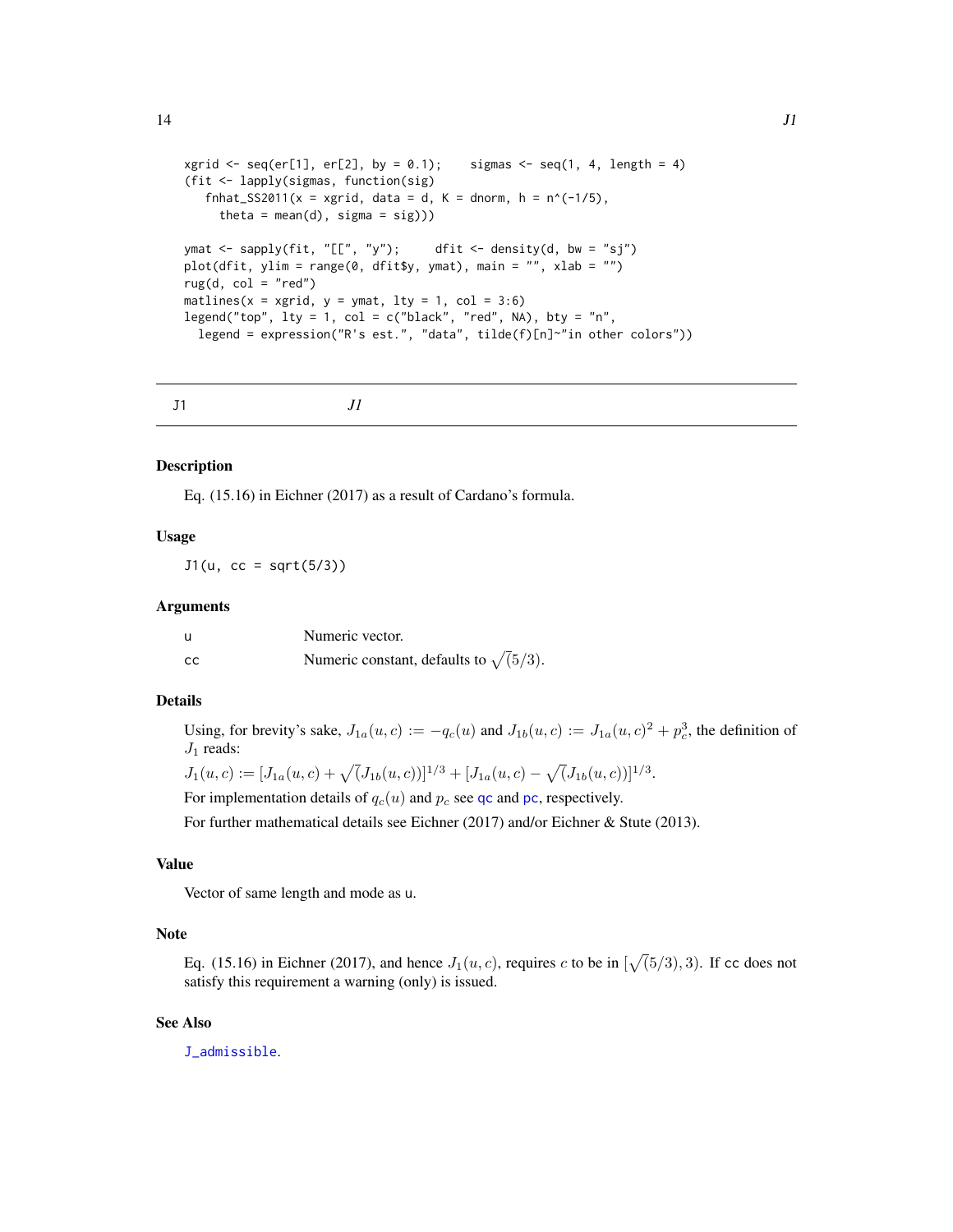## Examples

```
u \le - seq(0, 1, by = 0.01)
c0 \leftarrow expression(sqrt(5/3))
c1 \leftarrow expression(sqrt(3) - 0.01)cgrid \leq c(1.35, \text{seq}(1.4, 1.7, \text{ by } = 0.1))cvals \leftarrow c(eval(c0), cgrid, eval(c1))Y \leq - sapply(cvals, function(cc, u) J1(u, cc = cc), u = u)
\text{cols} \leq \text{rainbow}(\text{ncol}(Y), \text{end} = \frac{9}{12}matplot(u, Y, type = "l", lty = "solid", col = <sub>cols</sub>,
  ylab = expression(J[1](u, c)))
abline(h = 0)legend("topleft", title = "c", legend = c(c0, cgrid, c1),
  lty = 1, col = <math>cols</math>, <math>cex = 0.8</math>)
```
<span id="page-14-1"></span>J2 *J2*

#### Description

Eq. (20) in Eichner (2017) (based on "Bronstein's formula for  $k = 3$ ")

#### Usage

 $J2(u, cc = sqrt(5))$ 

#### Arguments

| u  | Numeric vector.                            |
|----|--------------------------------------------|
| cc | Numeric constant, defaults to $\sqrt{5}$ . |

#### Details

 $J_2(u, c) = 2\sqrt{(-p_c)} * sin(1/3 * arcsin(q_c(u)/(-p_c)^{3/2}))$ 

For implementation details of  $q_c(u)$  and  $p_c$  see [qc](#page-28-1) and [pc](#page-27-1), respectively. For further mathematical details see Eichner (2017) and/or Eichner & Stute (2013).

#### Value

Vector of same length and mode as u.

## Note

Eq. (20) in Eichner (2017), and hence  $J_2(u, c)$ , requires c to be in ( √ 3, √ 5]. If cc does not satisfy this requirement (only) a warning is issued.

The default  $cc = sqrt(5)$  yields the optimal rank transformation.

<span id="page-14-0"></span> $J2 \hspace{0.2cm}$  15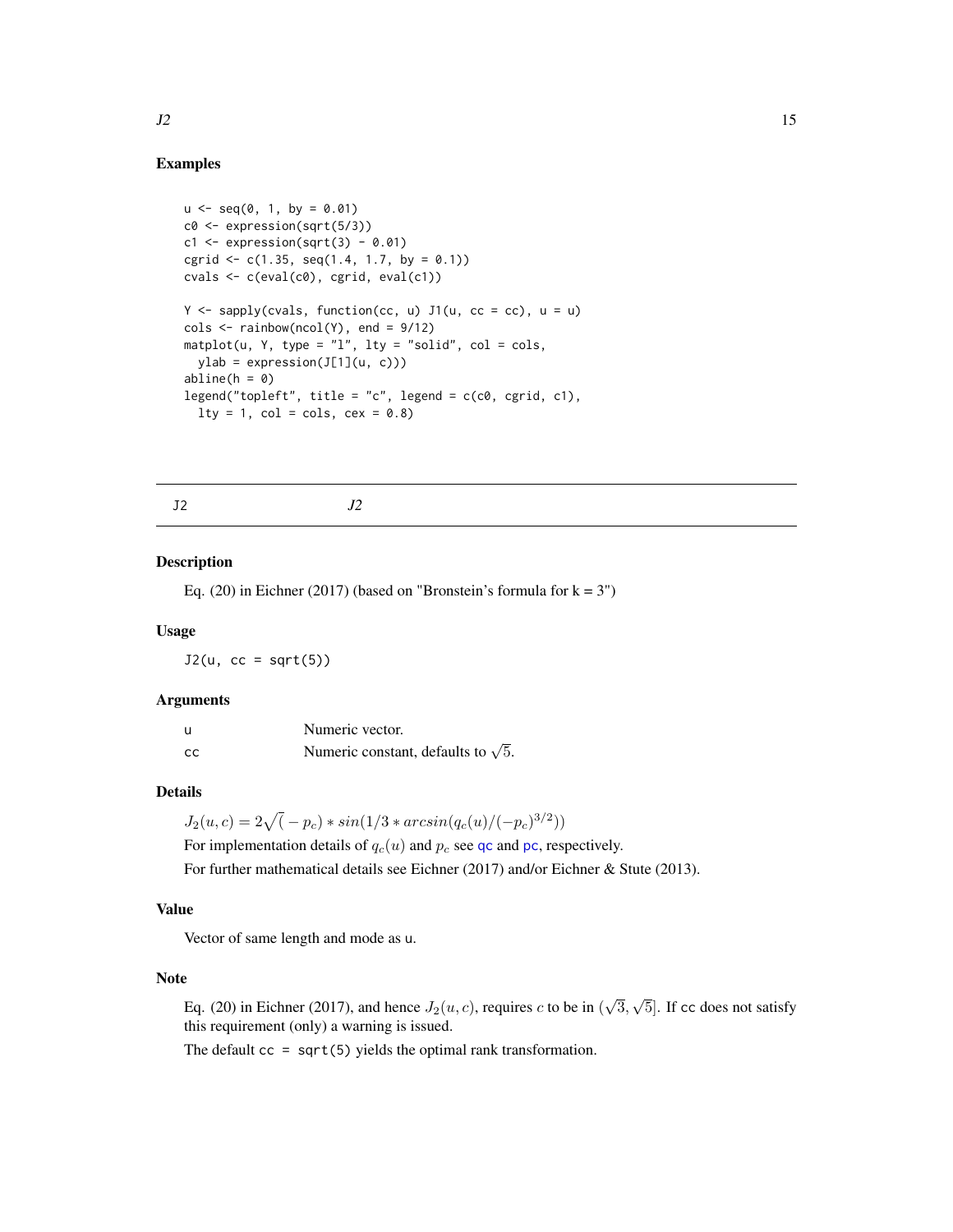## See Also

J admissible.

## Examples

```
u \leq -\text{seq}(0, 1, \text{ by } = 0.01)c0 \leq - expression(sqrt(3) + 0.01)
c1 <- expression(sqrt(5))
cgrid \leq seq(1.85, 2.15, by = 0.1)
cvals \leftarrow c(eval(c0), cgrid, eval(c1))Y <- sapply(cvals, function(cc, u) J2(u, cc = cc), u = u)
\text{cols} \leq \text{rainbow}(\text{ncol}(Y), \text{ end} = 9/12)matplot(u, Y, type = "l", lty = "solid", col = <sub>cols</sub>,
  ylab = expression(J[2](u, c)))
abline(h = 0)legend("topleft", title = "c", legend = c(c0, cgrid, c1),
  lty = 1, col = <math>cols</math>, <math>cex = 0.8</math>)
```
<span id="page-15-1"></span>J\_admissible *Admissible Rank Transformations of Eichner & Stute (2013)*

#### Description

This is just a wrapper for the functions [J1](#page-13-1), [J2](#page-14-1), and  $u-$ √  $3*(2u-1)$  which implement the admissible transformations for the three cases for  $c$ . For mathematical details see eq. (15.16) and (15.17) in Eichner (2017) and/or Eichner & Stute (2013).

#### Usage

J\_admissible(u, cc = sqrt(5))

#### Arguments

| -u            | Numeric vector.                            |
|---------------|--------------------------------------------|
| <sub>cc</sub> | Numeric constant, defaults to $\sqrt{5}$ . |

#### Details

Basically, for cc in  $\lbrack \sqrt(5/3), \rbrack$ √ 5]: J\_admissible(u, cc) =  $J1(u, cc)$  if cc < √ 3, J\_admissible(u, cc) =  $J2(u, cc)$  if cc  $>$ √ 3, and J\_admissible(u, cc) = sqrt(3)  $\star$  (2 $\star$ u - 1) if cc = √ 3.

<span id="page-15-0"></span>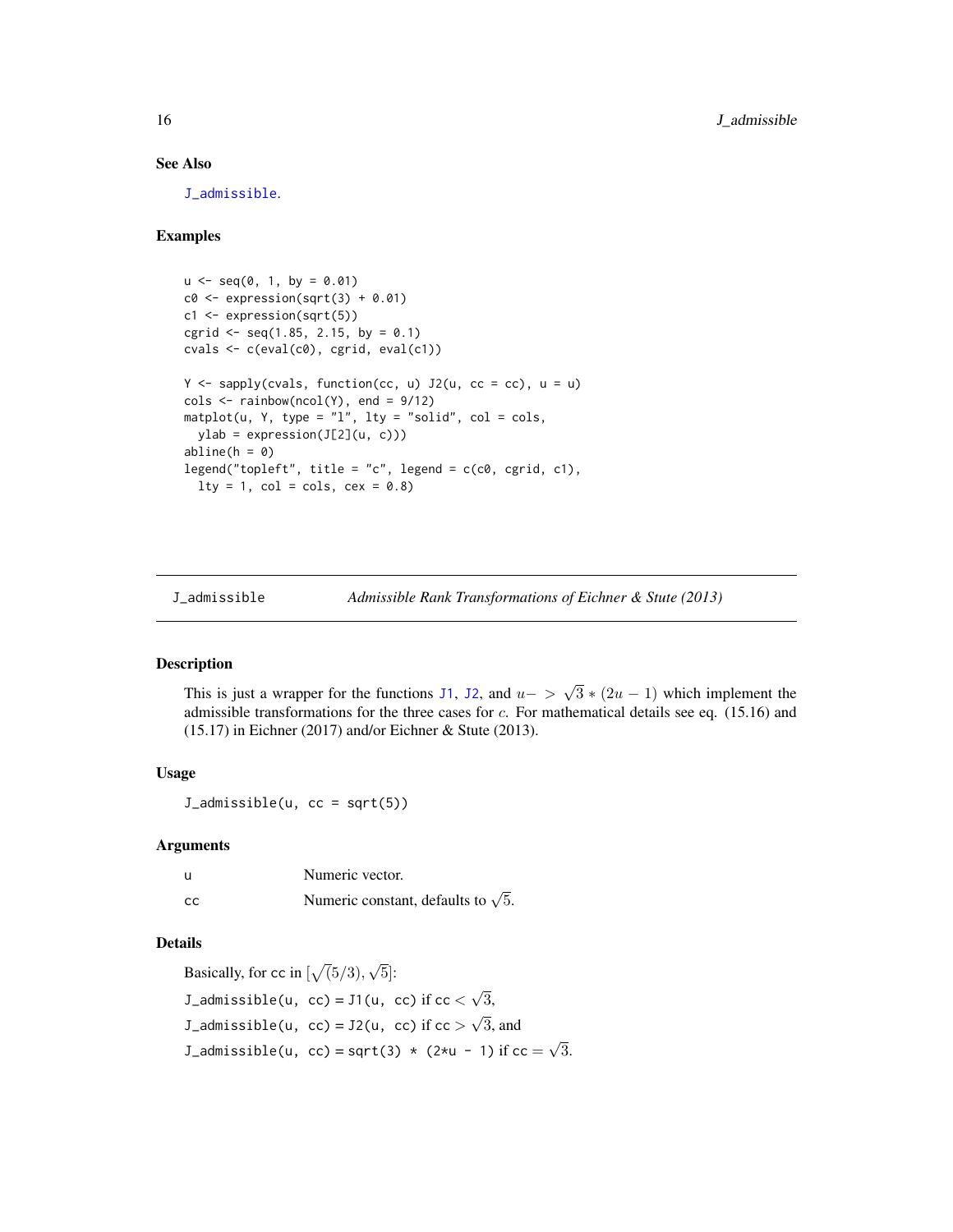<span id="page-16-0"></span>kade 17 metatra. 17 metatra 17 metatra 17 metatra 17 metatra 17 metatra 17 metatra 17 metatra 17 metatra 17 metatra 17 metatra 17 metatra 17 metatra 17 metatra 17 metatra 17 metatra 17 metatra 17 metatra 17 metatra 17 meta

## Value

Vector of same length and mode as u.

## Note

The admissible rank transformations require c to be in  $[\sqrt{(5/3)},$ √ 5. If cc does not satisfy this requirement a warning (only) is issued. The default  $cc = sqrt(5)$ , i.e.,  $c = \sqrt{5}$ , yields the optimal rank transformation.

## See Also

[J1](#page-13-1) and [J2](#page-14-1).

## Examples

```
par(mfrow = c(1, 2), mar = c(3, 3, 0.5, 0.5), mgp = c(1.7, 0.7, 0))example(J1)
example(J2)
```
kade *Kernel Adaptive Density Estimator*

#### Description

Wrapper function which does some preparatory calculations and then calls the actual "workhorse" functions which do the main computations for kernel adaptive density estimation of Srihera & Stute (2011) or Eichner & Stute (2013). Finally, it structures and returns the obtained results. Summarizing information and technical details can be found in Eichner (2017).

## Usage

```
kade(x, data, kernel = c("gaussian", "epanechnikov", "rectangular"),
 method = c("both", "ranktrafo", "nonrobust"), Sigma = seq(0.01, 10, length
 = 51), h = NULL, theta = NULL, ranktrafo = J2, ticker = FALSE,
 plot = FALSE, parlist = NULL, ...)
```
## Arguments

|      | Vector of location(s) at which the density estimate is to be computed.                 |
|------|----------------------------------------------------------------------------------------|
| data | Vector $(X_1, \ldots, X_n)$ of the data from which the estimate is to be computed. NAs |
|      | or infinite values are removed (and a warning is issued).                              |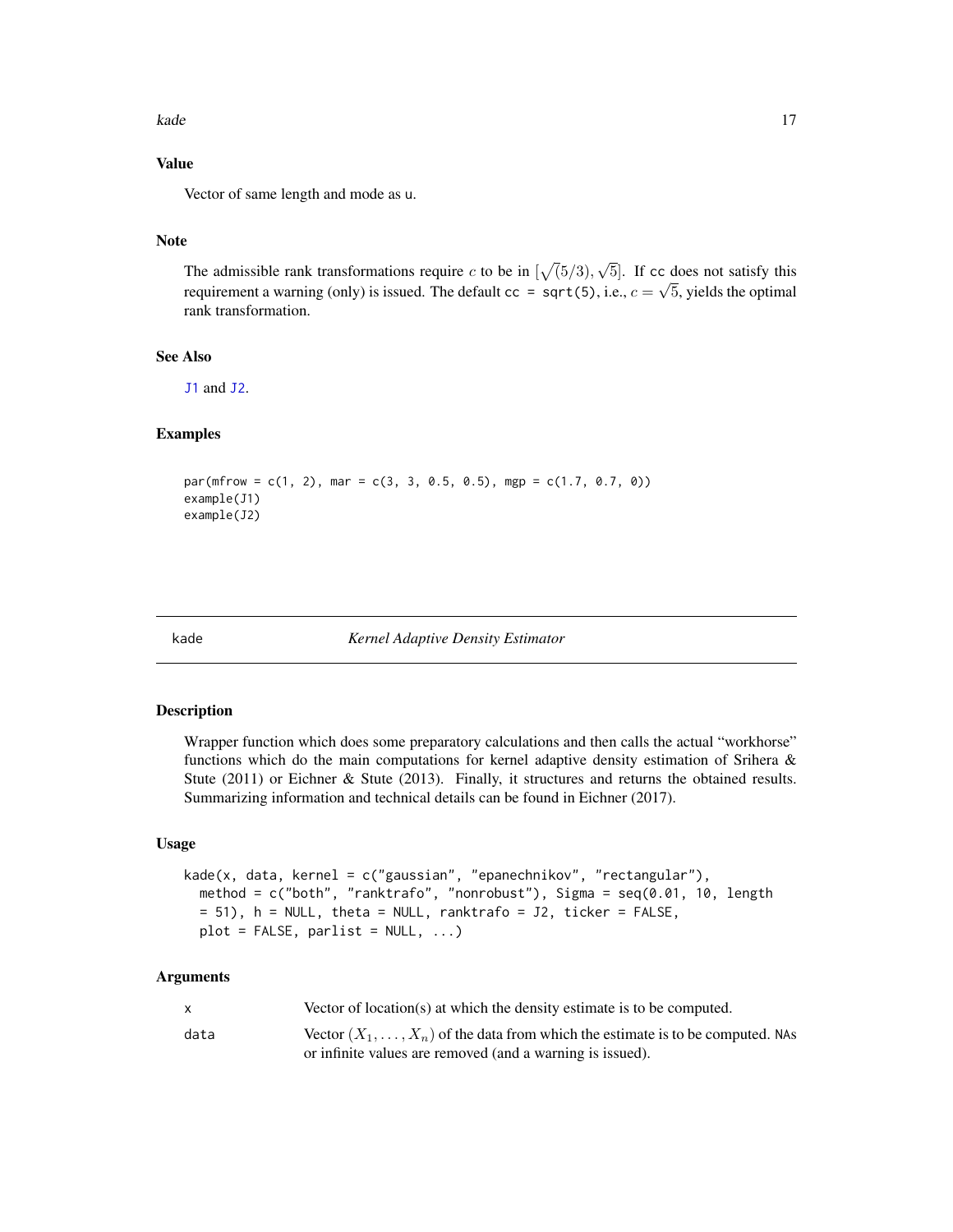<span id="page-17-0"></span>

| kernel    | A character string naming the kernel to be used for the adaptive estimator.<br>This must partially match one of "gaussian", "rectangular" or "epanechnikov",<br>with default "gaussian", and may be abbreviated to a unique prefix. (Currently,<br>this kernel is also used for the initial, non-adaptive Parzen-Rosenblatt estimator<br>which enters into the estimators of bias and variance as described in the refer-<br>ences.) |
|-----------|--------------------------------------------------------------------------------------------------------------------------------------------------------------------------------------------------------------------------------------------------------------------------------------------------------------------------------------------------------------------------------------------------------------------------------------|
| method    | A character string naming the method to be used for the adaptive estimator. This<br>must partially match one of "both", "ranktrafo" or "nonrobust", with default<br>"both", and may be abbreviated to a unique prefix.                                                                                                                                                                                                               |
| Sigma     | Vector of value(s) of the scale parameter $\sigma$ . If of length 1 no adaptation is per-<br>formed. Otherwise considered as the initial grid over which the optimization of<br>the adaptive method will be performed. Defaults to $seq(0.01, 10, length = 51)$ .                                                                                                                                                                    |
| h         | Numeric scalar for bandwidth $h$ . Defaults to NULL and is then internally set to<br>$n^{-1/5}$ .                                                                                                                                                                                                                                                                                                                                    |
| theta     | Numeric scalar for value of location parameter $\theta$ . Defaults to NULL and is then<br>internally set to the arithmetic mean of $x_1, \ldots, x_n$ .                                                                                                                                                                                                                                                                              |
| ranktrafo | Function used for the rank transformation. Defaults to J2 (with its default<br>$cc = sqrt(5)$ ).                                                                                                                                                                                                                                                                                                                                     |
| ticker    | Logical; determines if a 'ticker' documents the iteration progress through Sigma.<br>Defaults to FALSE.                                                                                                                                                                                                                                                                                                                              |
| plot      | Logical or character or numeric and indicates if graphical output should be pro-<br>duced. Defaults to FALSE (i.e., no graphical output is produced) and is passed<br>to adaptive_fnhat() which does the actual work. For details on how it is<br>processed see there.                                                                                                                                                               |
| parlist   | A list of graphical parameters that is passed to adaptive_fnhat(); see there.<br>Default: NULL.                                                                                                                                                                                                                                                                                                                                      |
| .         | Further arguments possibly passed down. Currently ignored.                                                                                                                                                                                                                                                                                                                                                                           |

## Value

In the case of only one method a data frame whose components have the following names and meanings:

| $\mathsf{X}$      | x 0.                                                                                    |
|-------------------|-----------------------------------------------------------------------------------------|
| <b>V</b>          | Estimate of $f(x \ 0)$ .                                                                |
| sigma.adap        | The found minimizer of the MSE-estimator, i.e., the adaptive smoothing parameter value. |
| msehat.min        | The found minimum of the MSE-estimator.                                                 |
| discr.min.smaller | TRUE iff the numerically found minimum was smaller than the discrete one.               |
| sig.range.adj     | Number of adjustments of sigma-range.                                                   |

In the case of both methods a list of two data frames of the just described structure.

## References

Srihera & Stute (2011), Eichner & Stute (2013), and Eichner (2017): see [kader](#page-18-1).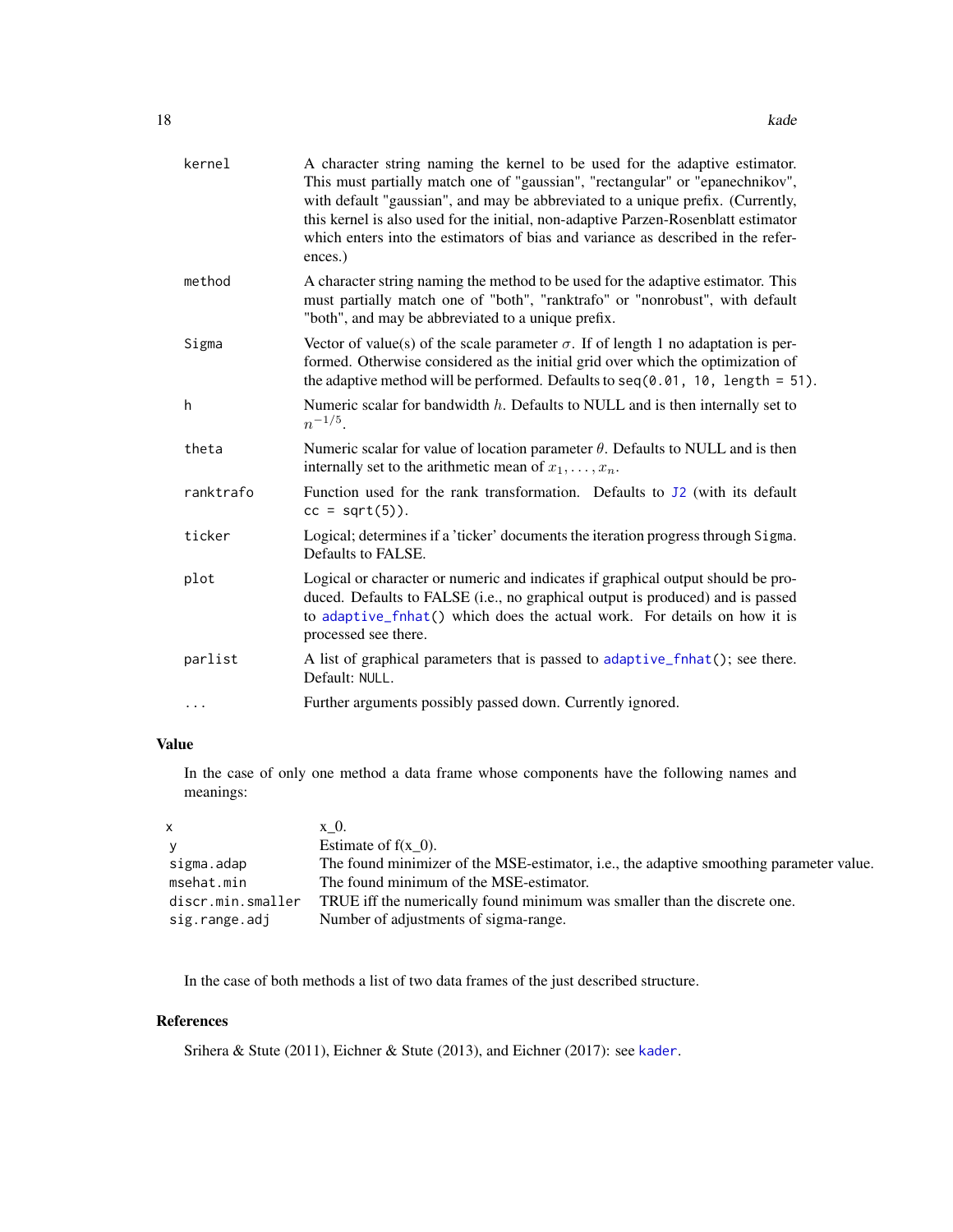#### <span id="page-18-0"></span>kader 19

## Examples

```
require(stats)
# Generating N(0,1)-data
set.seed(2017); n <- 80; d <- rnorm(n)
# Estimating f(x0) for one sigma-value
x0 < -1(fit \le kade(x = x0, data = d, method = "nonrobust", Sigma = 1))
# Estimating f(x0) for sigma-grid
x0 < -1(fit \le kade(x = x0, data = d, method = "nonrobust",
 Sigma = seq(0.01, 10, length = 10), ticker = TRUE))
## Not run:
# Estimating f(x0) for sigma-grid and Old-Faithful-eruptions-data
x0 < -2(fit \le kade(x = x0, data = faithful$eruptions, method = "nonrobust",
 Sigma = seq(0.01, 10, length = 51), ticker = TRUE, plot = TRUE))
## End(Not run)
```
<span id="page-18-1"></span>

kader *Kernel Adjusted Density Estimation and Regression*

## **Description**

Package of functions to compute kernel estimators for

- nonparametric density estimation using a data-adjusted kernel or an appropriate rank-transformation, and for
- nonparametric regression using a data-adjusted kernel.

#### Details

The functions are based on the theory laid out in the following papers:

- Srihera, R., Stute, W. (2011): Kernel adjusted density estimation. Statistics and Probability Letters 81, 571 - 579, URL <http://dx.doi.org/10.1016/j.spl.2011.01.013>.
- Eichner, G., Stute, W. (2012): Kernel adjusted nonparametric regression. Journal of Statistical Planning and Inference 142, 2537 - 2544, URL [http://dx.doi.org/10.1016/j.jspi.](http://dx.doi.org/10.1016/j.jspi.2012.03.011) [2012.03.011](http://dx.doi.org/10.1016/j.jspi.2012.03.011).
- Eichner, G., Stute, W. (2013): Rank Transformations in Kernel Density Estimation. Journal of Nonparametric Statistics 25(2), 427 - 445, URL [http://dx.doi.org/10.1080/10485252.](http://dx.doi.org/10.1080/10485252.2012.760737) [2012.760737](http://dx.doi.org/10.1080/10485252.2012.760737).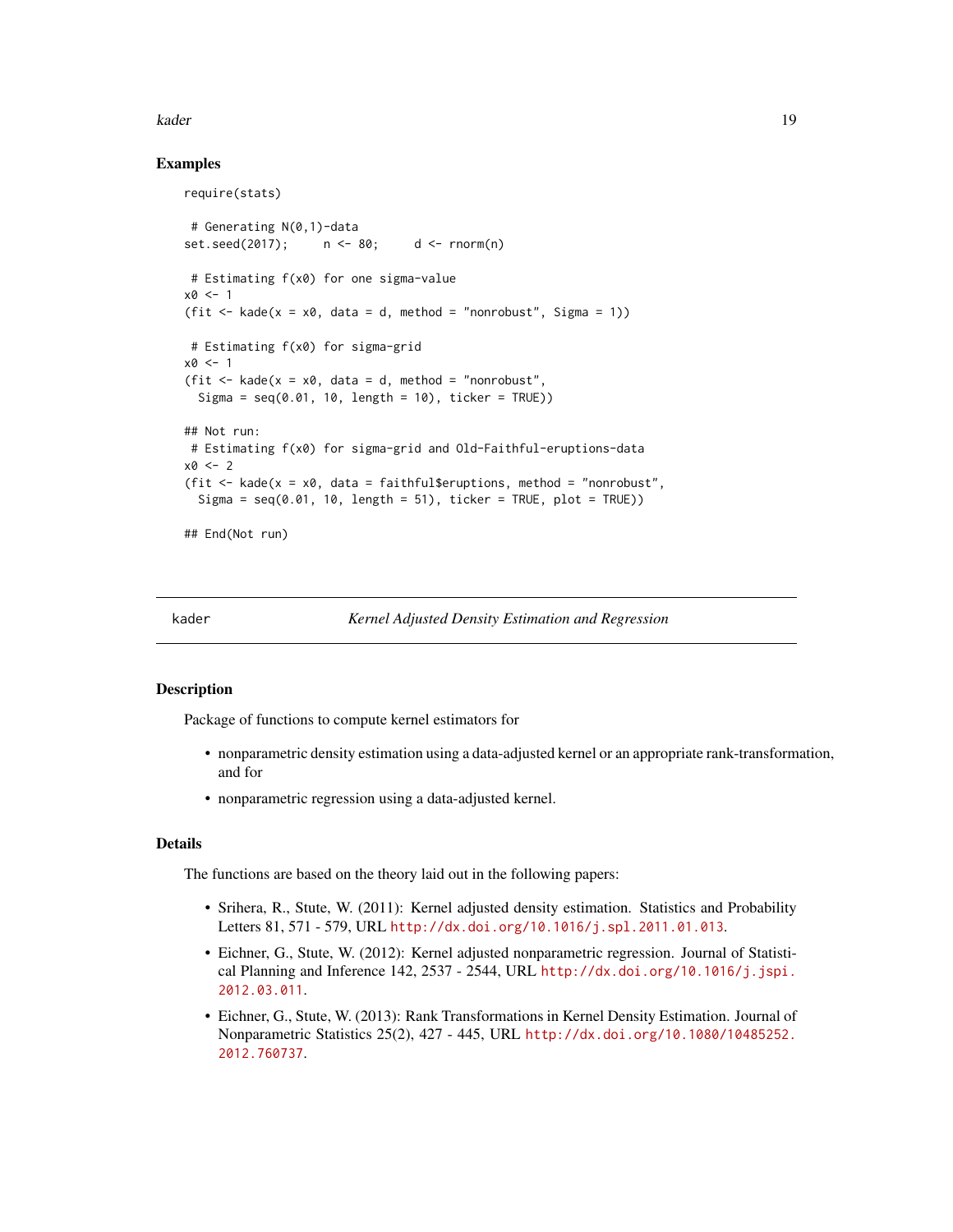<span id="page-19-0"></span>A very brief summary of the three papers above and sort of a vignette is presented in Eichner, G. (2017): Kader - An R package for nonparametric kernel adjusted density estimation and regression. In: Ferger, D., et al. (eds.): From Statistics to Mathematical Finance, Festschrift in Honour of Winfried Stute. Springer International Publishing. To appear in Jan. 2018. DOI then(!) presumably: 10.1007/978-3-319-50986-0.

<span id="page-19-1"></span>kare *Kernel Adaptive Regression Estimator*

#### **Description**

Wrapper function which does some preparatory calculations and then calls the actual "workhorse" functions which do the main computations for kernel adaptive regression estimation of Eichner & Stute (2012). Finally, it structures and returns the obtained results. Summarizing information and technical details can be found in Eichner (2017).

## Usage

kare(x.points, data, kernel = c("gaussian", "epanechnikov", "rectangular"), Sigma =  $seq(0.01, 10, length = 51)$ ,  $h = NULL$ , theta = NULL)

## Arguments

| x.points | Vector of location(s) at which the regression estimate is to be computed.                                                                                                                                                                                                                                                                                                                                                                                            |
|----------|----------------------------------------------------------------------------------------------------------------------------------------------------------------------------------------------------------------------------------------------------------------------------------------------------------------------------------------------------------------------------------------------------------------------------------------------------------------------|
| data     | Data frame or list with one component named x which contains the vector of re-<br>gressor values $x_1, \ldots, x_n$ and one named y which holds the vector of pertaining<br>response values $y_1, \ldots, y_n$ (in the corresponding order) of the data from which<br>the estimate is to be computed at the values given in x. points. Pairs $(x_i, y_i)$<br>with NA or an infinite value in a least one of their elements are removed (and a<br>warning is issued). |
| kernel   | A character string naming the kernel to be used for the adaptive estimator. This<br>must partially match one of "gaussian", "rectangular" or "epanechnikov", with<br>default "gaussian", and may be abbreviated to a unique prefix. (Currently, this<br>kernel is also used for the initial, non-adaptive Nadaraya-Watson regression es-<br>timator which enters into the estimators of bias and variance as described in the<br>references.)                        |
| Sigma    | Vector of value(s) of the scale parameter $\sigma$ . If of length 1 no adaptation is<br>performed. Otherwise considered as the grid over which the optimization of the<br>adaptive method will be performed. Defaults to $seq(0.01, 10, length = 51)$ .                                                                                                                                                                                                              |
| h        | Numeric scalar for bandwidth $h$ . Defaults to NULL and is then internally set to<br>$n^{-1/5}$ .                                                                                                                                                                                                                                                                                                                                                                    |
| theta    | Numeric scalar for value of location parameter $\theta$ . Defaults to NULL and is then<br>internally set to the arithmetic mean of $x_1, \ldots, x_n$ .                                                                                                                                                                                                                                                                                                              |

#### Value

If length(x.points) = 1, a list of eight components with the following names and meanings: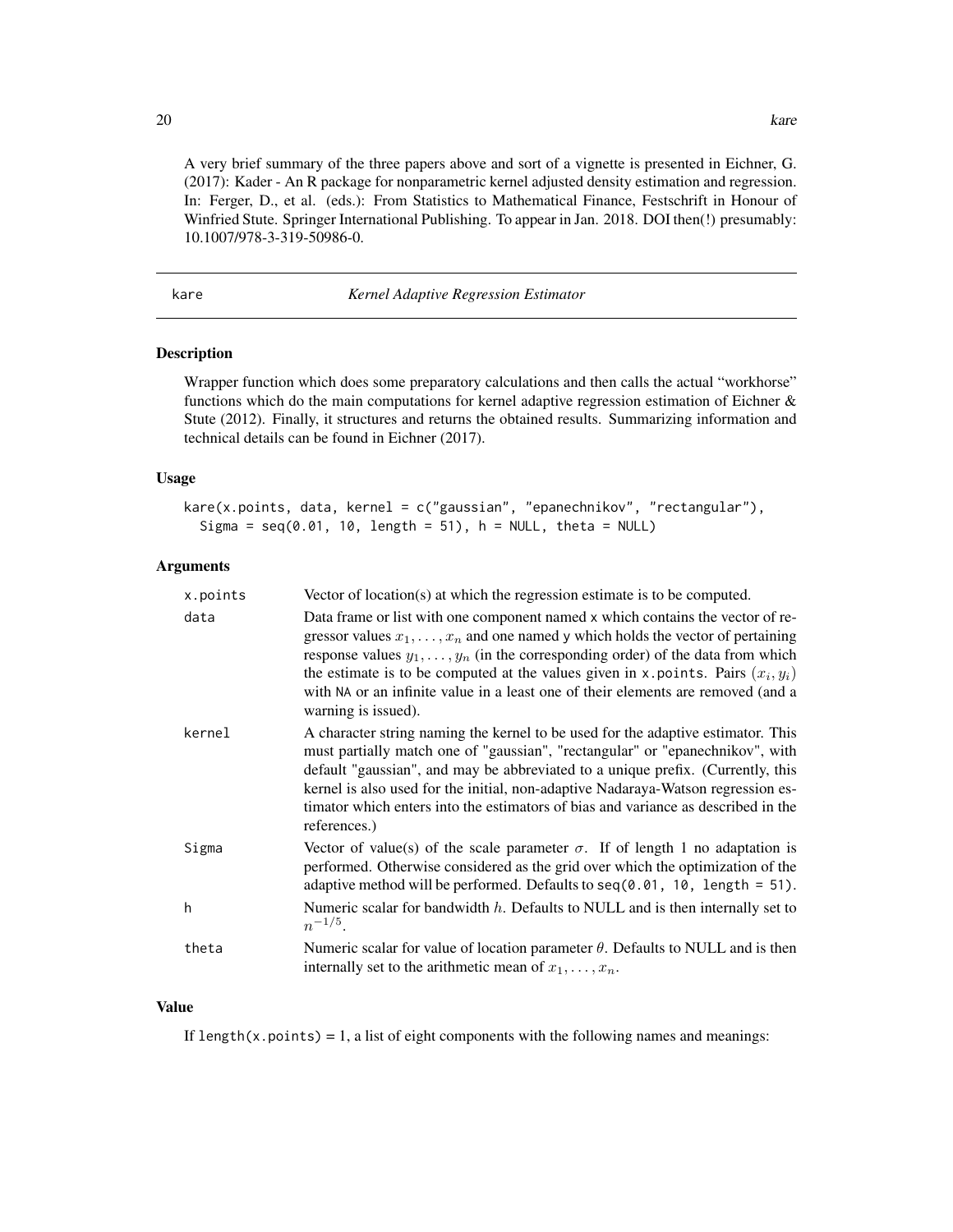<span id="page-20-0"></span>kare 21 and 22 and 22 and 22 and 22 and 22 and 22 and 22 and 22 and 22 and 22 and 22 and 22 and 22 and 22 and 22 and 22 and 22 and 22 and 22 and 22 and 22 and 22 and 22 and 22 and 22 and 22 and 22 and 22 and 22 and 22 and

| x          | Scalar $x$ -value in x points at which the regression estimator was computed.                  |
|------------|------------------------------------------------------------------------------------------------|
| <b>V</b>   | Estimated scalar value of $m(x)$ at point in x. points.                                        |
| sigma.adap | The found scalar minimizer of the MSE-estimator, i.e., the adaptive smoothing parameter value. |
| msehat.min | The found scalar minimum of the MSE-estimator.                                                 |
| Sigma      | Vector with the $\sigma$ -grid on which the minimization process was performed.                |
| Bn         | Vector with the estimator of bias on that $\sigma$ -grid.                                      |
| Vn2        | Ditto for the variance.                                                                        |
| <b>MSE</b> | Ditto for the MSE.                                                                             |

If length(x.points)  $> 1$ , a list with the same component names as above, but then

| X.         | Vector x points with x-values at which the regression estimator was computed.                                       |
|------------|---------------------------------------------------------------------------------------------------------------------|
| V          | Vector of estimated values of $m(x)$ at the x-values in x. points.                                                  |
| sigma.adap | Vector of the found minimizers of the MSE-estimator, i.e., the adaptive smoothing parameter values.                 |
| msehat.min | Vector of the found minima of the MSE-estimator.                                                                    |
| Sigma      | Vector with the $\sigma$ -grid on which the minimization process was performed.                                     |
| - Bn       | (length(Sigma) by length(x.points))-matrix with the estimated values of the bias on the $\sigma$ -grid in their col |
| Vn2        | Ditto for the variance.                                                                                             |
| <b>MSE</b> | Ditto for the MSE.                                                                                                  |

## References

Eichner & Stute (2012) and Eichner (2017): see [kader](#page-18-1).

```
require(stats)
 # Regression function:
m \le function(x, x1 = 0, x2 = 8, a = 0.01, b = 0) {
a * (x - x1) * (x - x2)^3 + b}
 # Note: For a few details on m() see examples in ?nadwat.
x0 \le -5 # The point x_0 at which the MSE-optimal kernel adjusted
 # nonparametric estimation of m should take place. (Recall: for m's
 # default values a minimum is at 2, a point of inflection at 4, and
 # a saddle point an 8; an "arbitrary" point would, e.g., be at 5.)
n <- 100 # Sample size.
sdeps <-1 # Std. dev. of the \epsilon_i: \sqrt(Var(Y|X=x))
            # (here: constant in x).
design.ctr \leq -x0 + 0.5 # "centre" and "scale" of the design, i.e.,
design.scl <- 1 # in the normal scenario below, expected value and
                 # std. dev. of the distribution of the x_i's.
set.seed(42) # To guarantee reproducibility.
x \le rnorm(n, mean = design.ctr, sd = design.scl) # x_1, \ldots, x_n
```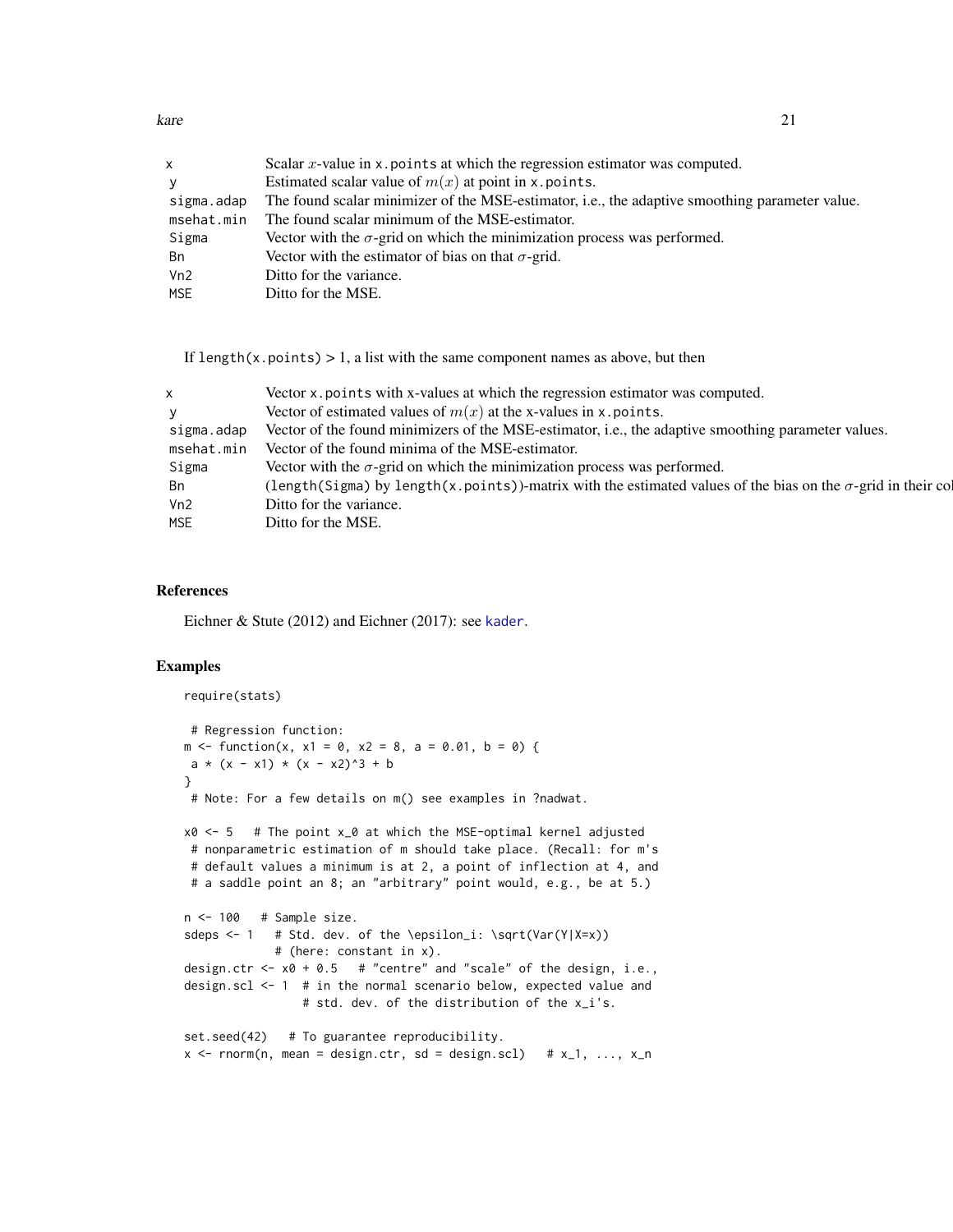```
Y \le m(x) + rnorm(length(x), sd = sdeps) # Y_1, \ldots, Y_ndata \leq data.frame(x = x, y = Y)
# Computing the kernel adaptive regression estimator values
#**********************************************************
x.points \leq seq(-3.3 \star design.scl, 3.3 \star design.scl, length = 101) +
  design.ctr # x-grid on which to draw and estimate the regr. fct. m.
Sigma \leq seq(0.01, 10, length = 51) # \sigma-grid for minimization.
fit \le kare(x.points = x0, data = data, Sigma = Sigma)
## Not run:
# Grafical display for the current data set
#******************************************
# Storing the curent settings of the graphics device
# and changing its layout for the three plots to come:
op <- par(mfrow = c(3, 1), mar = c(3, 3, 2, 0.1)+0.1,
  mgp = c(1.5, 0.5, 0), tcl = -0.3, cex.main = 2)
 # The scatter plot of the "raw data":
plot(y \sim x, data = data, xlim = range(data*x, x.points),ylim = range(data$y, fit$y, na.rm = TRUE),
  main = bquote(n == .(n)), xlab = "x", ylab = "y")
# The "true" regression function m:
lines(x.points, m(x.points), lty = 2)# The MSE-optimal kernel adjusted nonparametric regression estimator
# at x_0, i.e., the point (x_0, \hat{m}_n(x_0)):
points(fit$x, fit$y, col = "red", pch = 4, cex = 2)
 # The legend for the "true" regression function m and for the point
 # (x_0, \hat m_n(x_0)):
legend("topleft", lty = c(2, NA), pch = c(NA, 4),col = c("black", "red"), bty = "n", cex = 1.2,
legend = c(as.expression(bquote(paste("m with "sigma(paste(Y, "|", X == x))
                                 == .(steps)),
           as.expression(bquote(paste(hat(m)[n](x[0]), " at ",
                                       x[0] == .(x0)))))# Visualizing the estimators of (Bias_n(sigma))^2 and
 # Var_n(sigma) at x0 on the sigma-grid:
with(fit,
 matplot(Sigma, cbind(Bn*Bn, Vn2), type = "l", lty = 1:2,col = c("black", "red"), xlab = expression(sigma), ylab = ""))# The legend for (Bias_n(sigma))^2 and Var_n(sigma):
legend("topleft", lty = 1:2, col = c("black", "red"), bty = "n",legend = c(expression(paste(widehat(plain(Bias))[n]^2, (sigma))),
            expression(widehat(plain(Var))[n](sigma))),
 cex = 1.2
```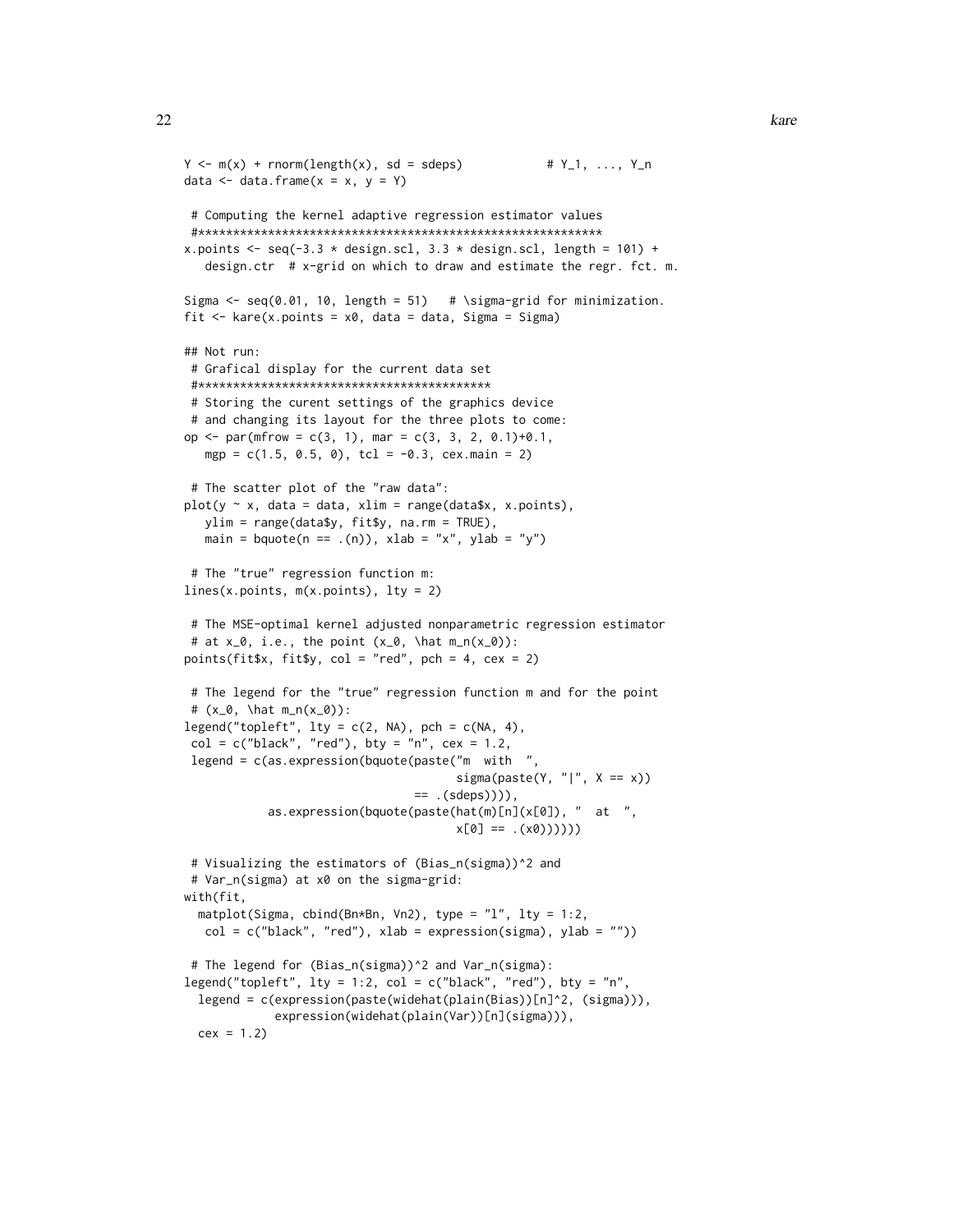```
# Visualizing the estimator of MSE_n(sigma) at x0 on the sigma-grid
# together with the point indicating the detected minimum, and a legend:
plot(fit$Sigma, fit$MSE, type = "l",
xlab = expression(sigma), ylab = "")
points(fit$sigma.adap, fit$msehat.min, pch = 4, col = "red", cex = 2)
legend("topleft", lty = c(1, NA), pch = c(NA, 4),
col = c("black", "red"), bty = "n", cex = 1.2,legend = c(expression(widehat(plain(MSE))[n](sigma)),
            substitute(group("(", list(plain(Minimizer),
                                       plain(Minimum)), ")")
                         == group("(", list(x, y), ")"),
                       list(x = signif(fit$sigma.adap, 4),
                            y = signif(fit$msehat.min, 4)))))
```
par(op) # Restoring the previous settings of the graphics device.

## End(Not run)

kfn\_vectorized *Convolution of Kernel Function K with fn*

#### **Description**

Vectorized evaluation of the convolution of the kernel function K with fn.

#### Usage

```
kfn_vectorized(u, K, xixj, h, sig)
```
## Arguments

| u    | Numeric vector.                               |
|------|-----------------------------------------------|
| K    | Kernel function with vectorized in- & output. |
| xixj | Numeric matrix.                               |
| h    | Numeric scalar.                               |
| sig  | Numeric scalar.                               |

#### Details

Vectorized (in u) evaluation of - a more explicit representation of - the integrand  $K(u) * f_n(\ldots$  $h^2/\sigma * u$ ) which is used in the computation of the bias estimator before eq. (2.3) in Srihera & Stute (2011). Also used for the analogous computation of the respective bias estimator in the paragraph after eq. (6) in Eichner & Stute (2013).

## Value

A vector of  $(K * f_n)(u)$  evaluated at the values in u.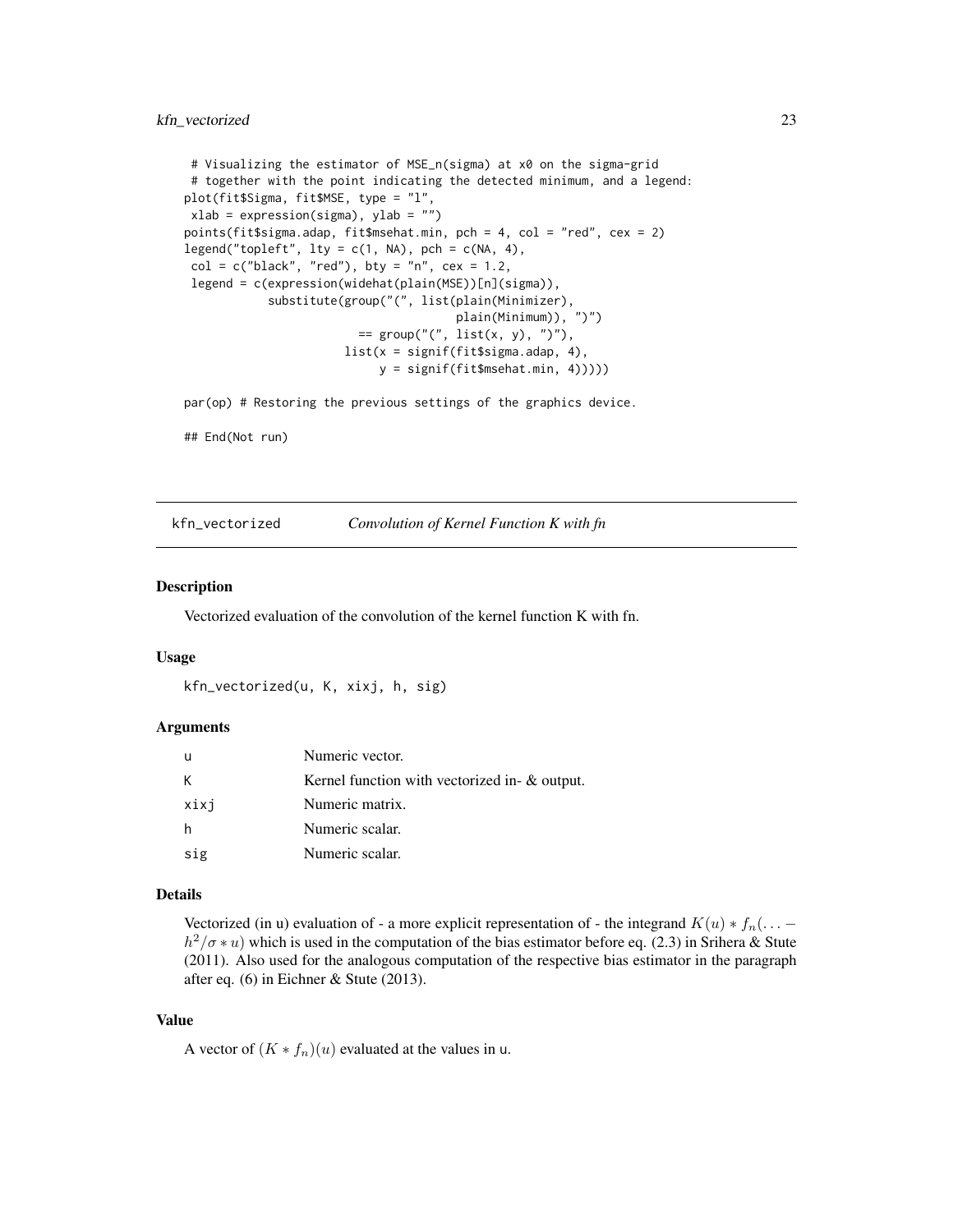<span id="page-23-0"></span>An alternative implementation could be K(u)  $*$  sapply(h/sig  $*$  u, function(v) mean(K(xixj - v))) / h

## Examples

```
require(stats)
set.seed(2017); n <- 100; Xdata <- rnorm(n)
x0 \le -1; \text{sig} \le -1; h \le -n^(-1/5)Ai \leftarrow (x0 - Xdata)/h
Bj <- mean(Xdata) - Xdata # in case of non-robust method
AiBj <- outer(Ai, Bj/sig, "+")
ugrid \le seq(-10, 10, by = 1)
kader:::kfn\_vectorized(u = ugrid, K = dnorm, xixj = AiBj, h = h, sig = sig)
```
<span id="page-23-1"></span>minimize\_MSEHat *Minimization of Estimated MSE*

## Description

Minimization of the estimated MSE as function of  $\sigma$  in four steps.

#### Usage

```
minimize_MSEHat(VarHat.scaled, BiasHat.squared, sigma, Ai, Bj, h, K, fnx,
  ticker = FALSE, plot = FALSE, ...)
```
## Arguments

| VarHat.scaled   | Vector of estimates of the scaled variance (for values of $\sigma$ in sigma).                                                                                                                                                                                               |
|-----------------|-----------------------------------------------------------------------------------------------------------------------------------------------------------------------------------------------------------------------------------------------------------------------------|
| BiasHat.squared |                                                                                                                                                                                                                                                                             |
|                 | Vector of estimates of the squared bias (for values of $\sigma$ in sigma).                                                                                                                                                                                                  |
| sigma           | Numeric vector $(\sigma_1, \ldots, \sigma_s)$ with $s \geq 1$ .                                                                                                                                                                                                             |
| Ai              | Numeric vector expecting $(x_0 - X_1, \ldots, x_0 - X_n)/h$ , where (usually) $x_0$ is<br>the point at which the density is to be estimated for the data $X_1, \ldots, X_n$ with<br>$h = n^{-1/5}$                                                                          |
| Bi              | Numeric vector expecting $(-J(1/n), \ldots, -J(n/n))$ in case of the rank trans-<br>formation method, but $(\hat{\theta} - X_1, \dots, \hat{\theta} - X_n)$ in case of the non-robust Srihera-<br>Stute-method. (Note that this the same as argument Bj of adaptive_finat!) |
| h               | Numeric scalar, where (usually) $h = n^{-1/5}$ .                                                                                                                                                                                                                            |
| K               | Kernel function with vectorized in- & output.                                                                                                                                                                                                                               |
| fnx             | $f_n(x_0)$ = mean(K(Ai))/h, where here typically $h = n^{-1/5}$ .                                                                                                                                                                                                           |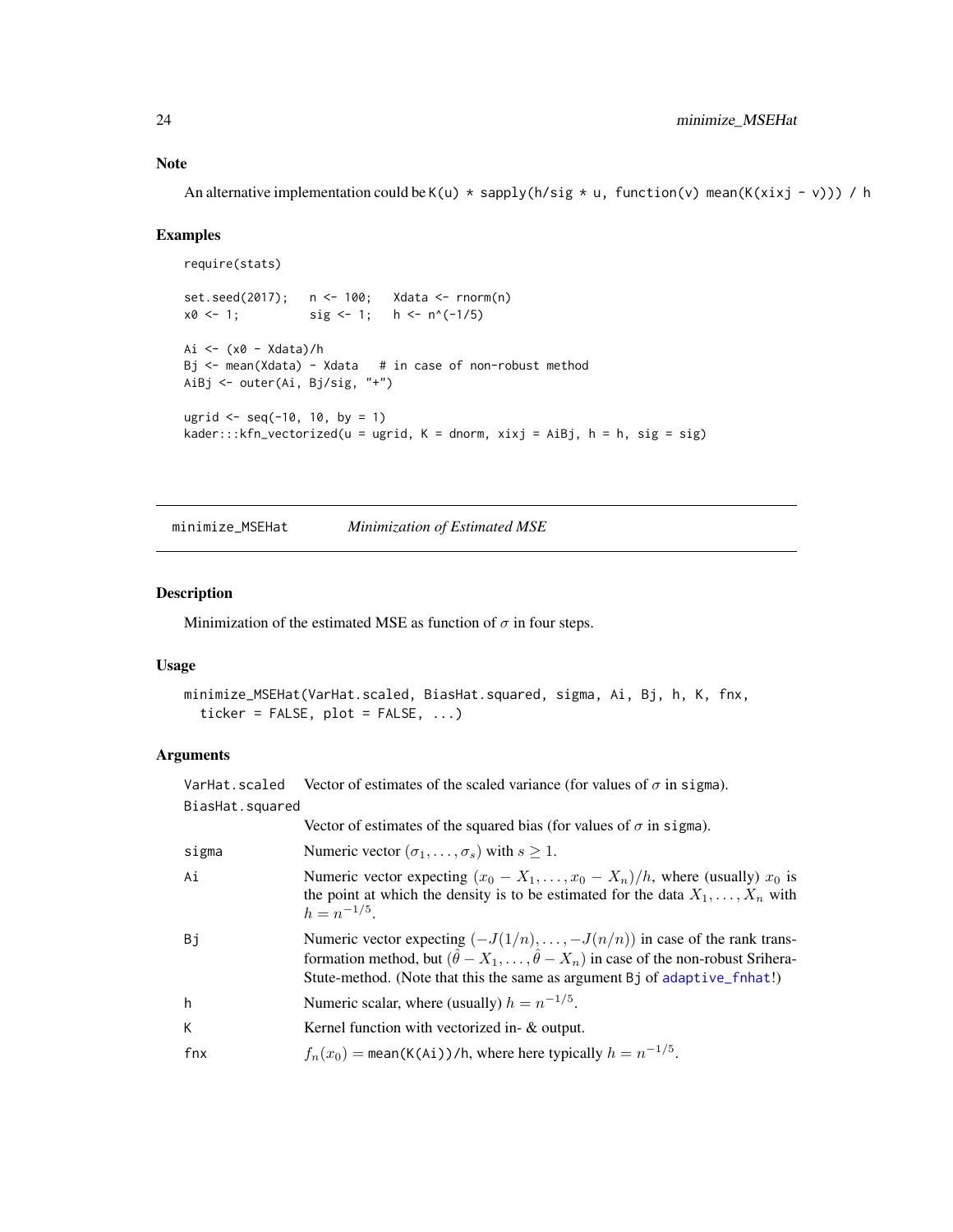| ticker    | Logical; determines if a 'ticker' documents the iteration progress through sigma.<br>Defaults to FALSE. |
|-----------|---------------------------------------------------------------------------------------------------------|
| plot      | Should graphical output be produced? Defaults to FALSE.                                                 |
| $\ddotsc$ | Currently ignored.                                                                                      |

## Details

Step 1: determine first (= smallest) maximizer of VarHat.scaled (!) on the grid in sigma. Step 2: determine first (= smallest) minimizer of estimated MSE on the  $\sigma$ -grid LEFT OF the first maximizer of VarHat.scaled. Step 3: determine a range around the yet-found (discrete) minimizer of estimated MSE within which a finer search for the "true" minimum is continued using numerical minimization. Step 4: check if the numerically determined minimum is indeed better, i.e., smaller than the discrete one; if not keep the first.

## Value

A list with components sigma.adap, msehat.min and discr.min.smaller whose meanings are as follows:

| sigma.adap | Found minimizer of MSE estimator.                                                           |
|------------|---------------------------------------------------------------------------------------------|
| msehat.min | Found minimum of MSE estimator.                                                             |
|            | discr.min.smaller TRUE iff the numerically found minimum was smaller than the discrete one. |

```
require(stats)
set.seed(2017); n <- 100; Xdata <- sort(rnorm(n))
x0 \le -1; Sigma \le - seq(0.01, 10, length = 11)
h \leq n^(-1/5)Ai <- (x0 - Xdata)/h
fnx0 <- mean(dnorm(Ai)) / h # Parzen-Rosenblatt estimator at x0.
# For non-robust method:
Bj <- mean(Xdata) - Xdata
# # For rank transformation-based method (requires sorted data):
# Bj <- -J_admissible(1:n / n) # rank trafo
BV <- kader:::bias_AND_scaledvar(sigma = Sigma, Ai = Ai, Bj = Bj,
 h = h, K = dnorm, fnx = fnx0, ticker = TRUE)
kader:::minimize_MSEHat(VarHat.scaled = BV$VarHat.scaled,
 BiasHat.squared = (BV$BiasHat)^2, sigma = Sigma, Ai = Ai, Bj = Bj,
 h = h, K = dnorm, fnx = fnx0, ticker = TRUE, plot = FALSE)
```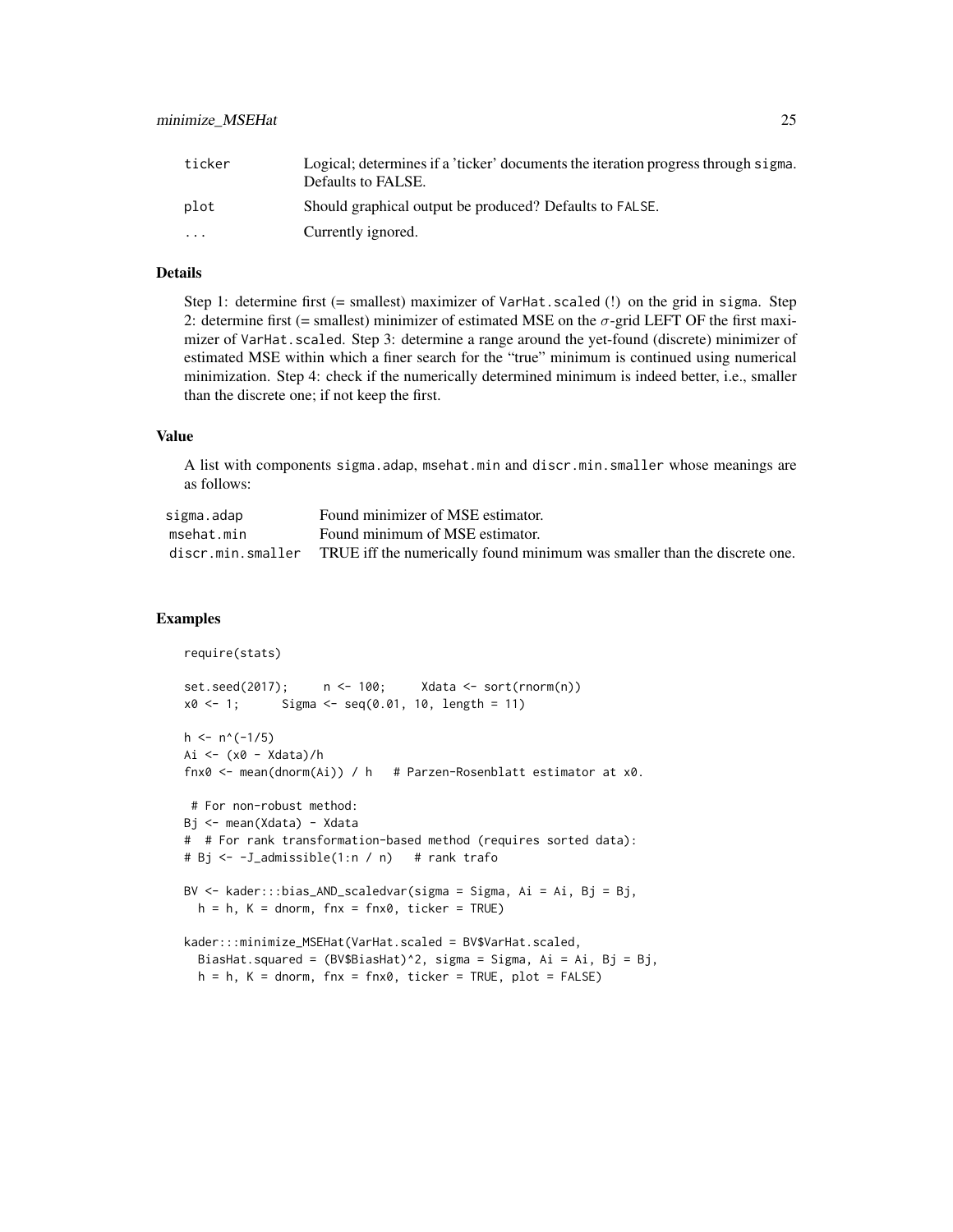<span id="page-25-0"></span>

## Description

Vectorized (in  $\sigma$ ) function of the MSE estimator in eq. (2.3) of Srihera & Stute (2011), and of the analogous estimator in the paragraph after eq. (6) in Eichner & Stute (2013).

## Usage

mse\_hat(sigma, Ai, Bj, h, K, fnx, ticker = FALSE)

## Arguments

| sigma  | Numeric vector $(\sigma_1, \ldots, \sigma_s)$ with $s \geq 1$ .                                                                                                                                                                                                      |
|--------|----------------------------------------------------------------------------------------------------------------------------------------------------------------------------------------------------------------------------------------------------------------------|
| Ai     | Numeric vector expecting $(x_0 - X_1, \ldots, x_0 - X_n)/h$ , where (usually) $x_0$ is<br>the point at which the density is to be estimated for the data $X_1, \ldots, X_n$ with<br>$h = n^{-1/5}$                                                                   |
| Bj     | Numeric vector expecting $(-J(1/n),, -J(n/n))$ in case of the rank trans-<br>formation method, but $(\hat{\theta} - X_1, \dots, \hat{\theta} - X_n)$ in case of the non-robust Srihera-<br>Stute-method. (Note that this the same as argument Bj of adaptive_fnhat!) |
| h      | Numeric scalar, where (usually) $h = n^{-1/5}$ .                                                                                                                                                                                                                     |
| К      | Kernel function with vectorized in- $\&$ output.                                                                                                                                                                                                                     |
| fnx    | $f_n(x_0)$ = mean(K(Ai))/h, where here typically $h = n^{-1/5}$ .                                                                                                                                                                                                    |
| ticker | Logical; determines if a 'ticker' documents the iteration progress through sigma.<br>Defaults to FALSE.                                                                                                                                                              |

## Value

A vector with corresponding MSE values for the values in sigma.

## See Also

For details see [bias\\_AND\\_scaledvar](#page-3-1).

```
require(stats)
```

```
set.seed(2017); n <- 100; Xdata <- sort(rnorm(n))
x0 \le -1; Sigma \le - seq(0.01, 10, length = 11)
h \leq n^(-1/5)Ai <- (x0 - Xdata)/h
fnx0 <- mean(dnorm(Ai)) / h # Parzen-Rosenblatt estimator at x0.
```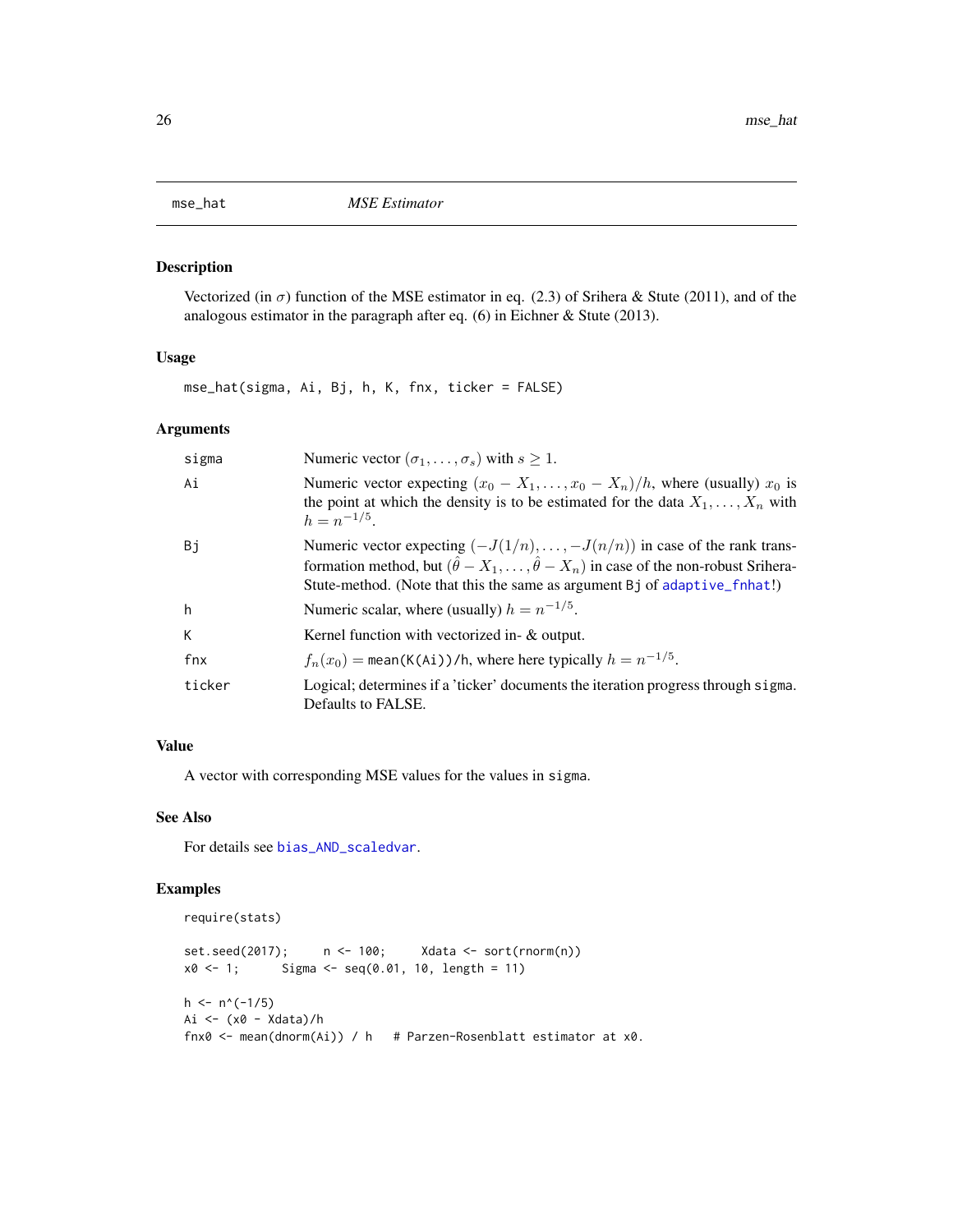#### <span id="page-26-0"></span>nadwat 27 kwa kutoka kwa kutoka mwaka wa 1972, wakazi wa 1972, wakazi wa 1972, wakazi wa 1972, wakazi wakazi w

```
# non-robust method:
theta.X <- mean(Xdata) - Xdata
kader::mes\_hat(sigma = Sigma, Ai = Ai, Bj = theta.X,h = h, K = dnorm, fnx = fnx0, ticker = TRUE)
# rank transformation-based method (requires sorted data):
negJ <- -J_admissible(1:n / n) # rank trafo
kader::mes\_hat(sigma = Sigma, Ai = Ai, Bj = negJ,h = h, K = dnorm, fnx = fnx0, ticker = TRUE)
```
## nadwat *The Classical Nadaraya-Watson Regression Estimator*

#### Description

In its arguments x and dataX vectorized function to compute the classical Nadaraya-Watson estimator (as it is  $m_n$  in eq. (1.1) in Eichner & Stute (2012)).

#### Usage

nadwat(x, dataX, dataY, K, h)

#### Arguments

| $\boldsymbol{\mathsf{x}}$ | Numeric vector with the location(s) at which the Nadaraya-Watson regression<br>estimator is to be computed.                                 |
|---------------------------|---------------------------------------------------------------------------------------------------------------------------------------------|
| dataX                     | Numeric vector $(X_1, \ldots, X_n)$ of the x-values from which (together with the<br>pertaining y-values) the estimate is to be computed.   |
| dataY                     | Numeric vector $(Y_1, \ldots, Y_n)$ of the y-values from which (together with the per-<br>taining x-values) the estimate is to be computed. |
| К                         | A kernel function (with vectorized in- $\&$ output) to be used for the estimator.                                                           |
| h                         | Numeric scalar for bandwidth $h$ .                                                                                                          |

## Details

Implementation of the classical Nadaraya-Watson estimator as in eq. (1.1) in Eichner & Stute (2012) at given location(s) in x for data  $(X_1, Y_1), \ldots, (X_n, Y_n)$ , a kernel function K and a bandwidth h.

#### Value

A numeric vector of the same length as x.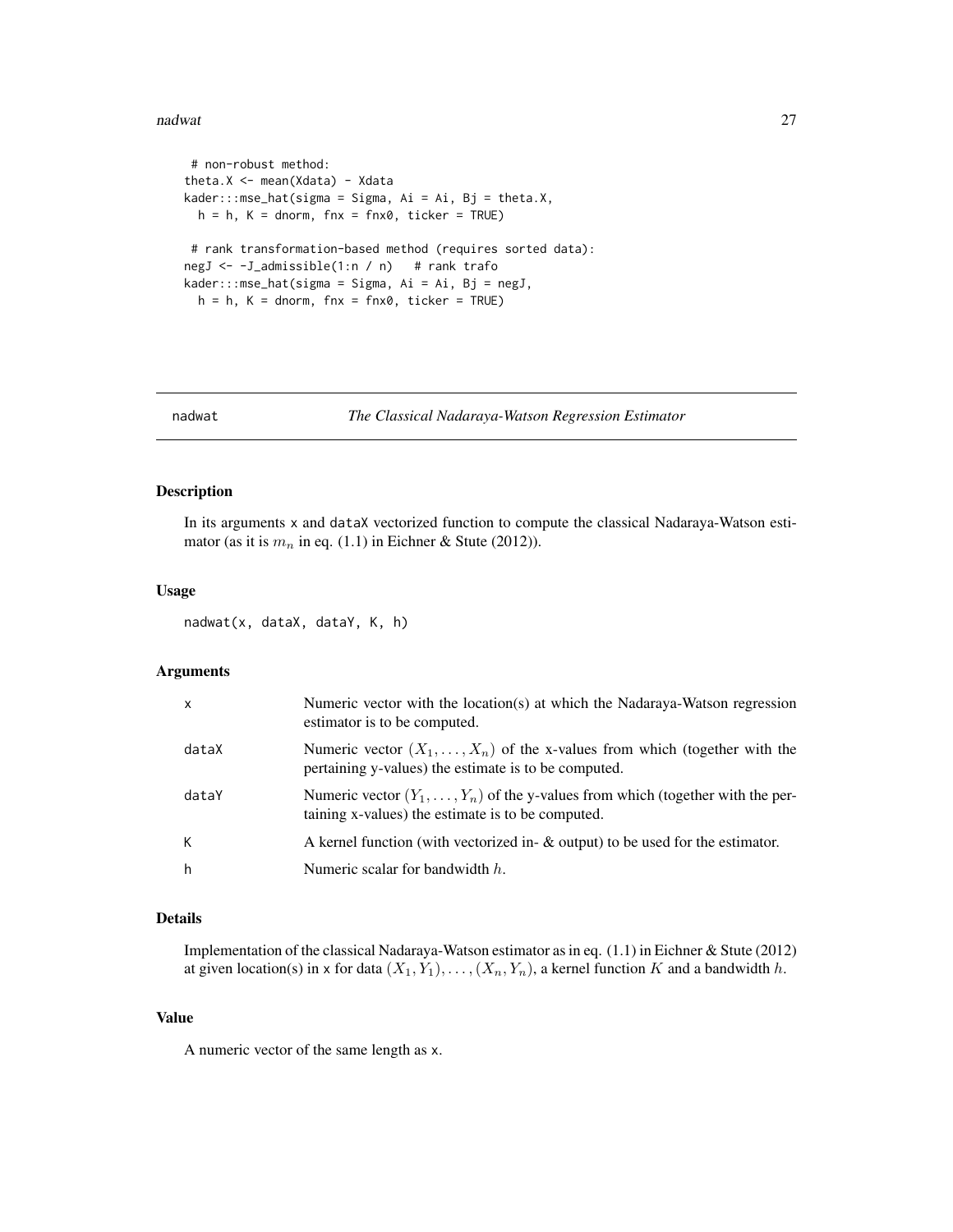## Examples

require(stats)

```
# Regression function: a polynomial of degree 4 with one maximum (or
# minimum), one point of inflection, and one saddle point.
# Memo: for p(x) = a * (x - x1) * (x - x2)^3 + b the max. (or min.)
# is at x = (3*x1 + x2)/4, the point of inflection is at x =# (x1 + x2)/2, and the saddle point at x = x2.
m \le function(x, x1 = 0, x2 = 8, a = 0.01, b = 0) {
a * (x - x1) * (x - x2)^3 + b}
# Note: for m()'s default values a minimum is at x = 2, a point
# of inflection at x = 4, and a saddle point at x = 8.
n < -100 # Sample size.
set.seed(42) # To guarantee reproducibility.
X \le runif(n, min = -3, max = 15) # X_1, ..., X_n
Y \le -m(X) + rnorm(length(X), sd = 5) + Y_1, ..., Y_nx \leq - seq(-3, 15, length = 51) # Where the Nadaraya-Watson estimator
                               # mn of m shall be computed.
mn \le nadwat(x = x, dataX = X, dataY = Y, K = dnorm, h = n^(-1/5))
plot(x = X, y = Y); rug(X)lines(x = x, y = mn, col = "blue") # The estimator.
curve(m, add = TRUE, col = "red") # The "truth".
```
<span id="page-27-1"></span>pc *pc*

## Description

Coefficient  $p_c$  of eq. (15.15) in Eichner (2017).

## Usage

pc(cc)

#### Arguments

cc Numeric vector.

#### Details

 $p_c = 1/5 * (3c^2 - 5) / (3 - c^2) * c^2.$ 

For further details see p. 297 f. in Eichner (2017) and/or Eichner & Stute (2013).

<span id="page-27-0"></span>28 **pc**  $\alpha$  pc  $\alpha$  pc  $\alpha$  pc  $\alpha$  pc  $\alpha$  pc  $\alpha$  pc  $\alpha$  pc  $\alpha$  pc  $\alpha$  pc  $\alpha$  pc  $\alpha$  pc  $\alpha$  pc  $\alpha$  pc  $\alpha$  pc  $\alpha$  pc  $\alpha$  pc  $\alpha$  pc  $\alpha$  pc  $\alpha$  pc  $\alpha$  pc  $\alpha$  pc  $\alpha$  pc  $\alpha$  pc  $\alpha$  pc  $\alpha$  pc  $\alpha$  pc  $\alpha$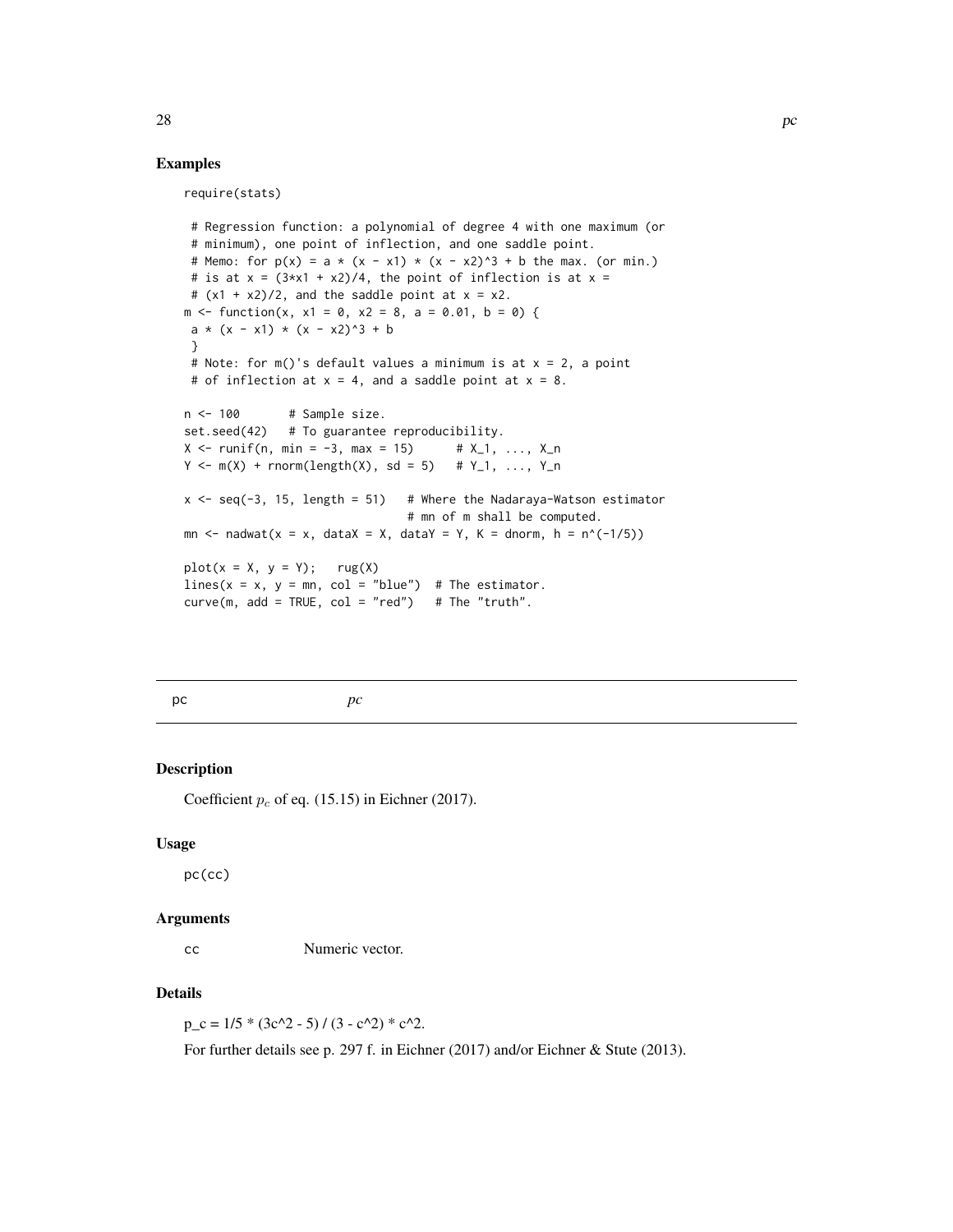## <span id="page-28-0"></span>Value

Vector of same length and mode as cc.

## Note

 $p_c$  should be undefined for  $c =$ √ 3, but pc is here implemented to return Inf in each element of its return vector for which the corresponding element in cc contains R's value of sqrt(3).

## Examples

```
c0 <- expression(sqrt(5/3))
c1 \leftarrow expression(sqrt(3) - 0.01)cgrid \le seq(1.325, 1.7, by = 0.025)
cvals \leftarrow c(eval(c0), cgrid, eval(c1))plot(cvals, pc(cvals), xaxt = "n", xlab = "c", ylab = expression(p[c]))
axis(1, at = cvals, labels = c(c0, cgrid, c1), las = 2)
```
<span id="page-28-1"></span>

```
qc qc
```
## Description

Coefficient  $q_c(u)$  of eq. (15.15) in Eichner (2017).

#### Usage

 $qc(u, cc = sqrt(5/3))$ 

## Arguments

| u  | Numeric vector.                              |
|----|----------------------------------------------|
| cc | Numeric constant, defaults to $\sqrt(5/3)$ . |

## Details

 $q_c(u) = 2/5 * c^5/(3 - c^2) * (1 - 2 * u)$ 

For further details see p. 297 f. in Eichner (2017) and/or Eichner & Stute (2013).

## Value

Vector of same length and mode as u.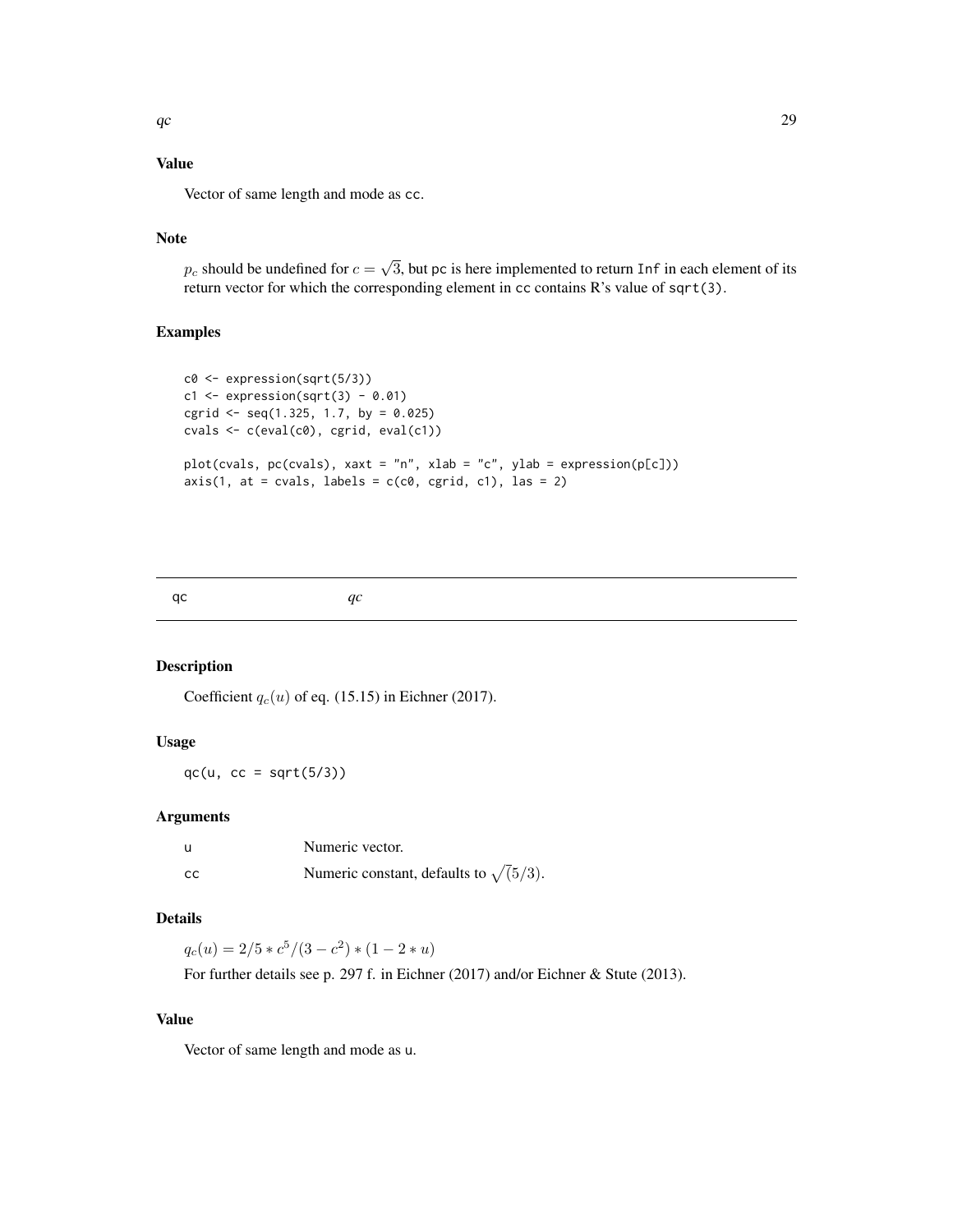## <span id="page-29-0"></span>Note

 $q_c(u)$  should be undefined for  $c =$ √ 3, but qc is here implemented to return Inf  $\star$  (1 - 2 $\star$ u) if cc contains R's value of sqrt(3).

## Examples

```
u \leq c(0, 1) # seq(0, 1, by = 0.1)c0 <- expression(sqrt(5/3))
c1 \leq - expression(sqrt(3) - 0.05)
cgrid \leq seq(1.4, 1.6, by = 0.1)
cvals \leftarrow c(eval(c0), cgrid, eval(c1))Y \leq - sapply(cvals, function(cc, u) qc(u, cc = cc), u = u)
\text{cols} \leq \text{rainbow}(\text{ncol}(Y), \text{ end} = \frac{9}{12})matplot(u, Y, type = "l", lty = "solid", col = <math>cols,
  ylab = expression(q[c](u)))abline(h = 0, 1ty = "dashed")legend("topright", title = "c", legend = c(c0, cgrid, c1),
  lty = 1, col = <math>cols</math>, <math>cex = 0.8</math>)
```

| rectangular | Rectangular kernel |
|-------------|--------------------|

## Description

Vectorized evaluation of the rectangular kernel.

## Usage

rectangular(x,  $a = -0.5$ ,  $b = 0.5$ )

#### Arguments

| X            | Numeric vector.                                                  |
|--------------|------------------------------------------------------------------|
| a            | Numeric scalar: lower bound of kernel support; defaults to -0.5. |
| <sub>b</sub> | Numeric scalar: upper bound of kernel support; defaults to 0.5.  |

## Value

A numeric vector of the rectangular kernel evaluated at the values in x.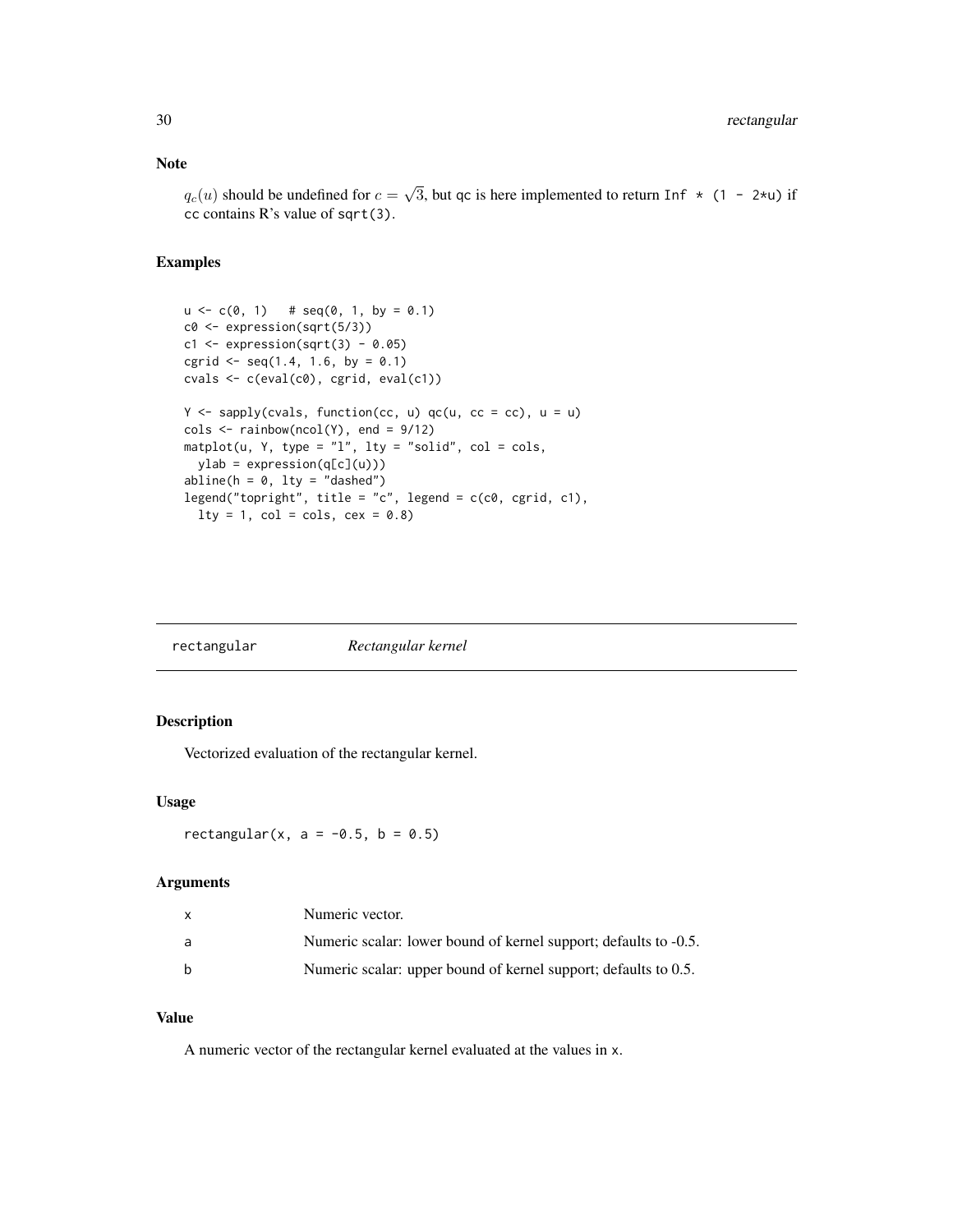## <span id="page-30-0"></span>var\_ES2012 31

## Examples

```
kader:::rectangular(x = \text{seq}(-1, 1, \text{ by } = 0.1))
```

```
curve(kader::rectangular(x), from = -1, to = 1)
```
<span id="page-30-1"></span>var\_ES2012 *Variance Estimator of Eichner & Stute (2012)*

## Description

Variance estimator  $Var_n(\sigma)$ , vectorized in  $\sigma$ , on p. 2540 of Eichner & Stute (2012).

#### Usage

var\_ES2012(sigma, h, xXh, thetaXh, K, YmDiff2)

## Arguments

| sigma   | Numeric vector $(\sigma_1, \ldots, \sigma_s)$ with $s \ge 1$ with values of the scale parameter $\sigma$ .                                                                                                                                                             |
|---------|------------------------------------------------------------------------------------------------------------------------------------------------------------------------------------------------------------------------------------------------------------------------|
| h       | Numeric scalar for bandwidth $h$ (as "contained" in the taXh and xXh).                                                                                                                                                                                                 |
| xXh     | Numeric vector expecting the pre-computed h-scaled differences $(x - X_1)/h$ ,<br>$\ldots$ , $(x - X_n)/h$ where x is the single (!) location for which the weights are<br>to be computed, the $X_i$ 's are the data values, and h is the numeric bandwidth<br>scalar. |
| thetaXh | Numeric vector expecting the pre-computed h-scaled differences $(\theta - X_1)/h$ ,<br>$\ldots$ , $(\theta - X_n)/h$ where $\theta$ is the numeric scalar location parameter, and the $X_i$ 's<br>and h are as in $xXh$ .                                              |
| К       | A kernel function (with vectorized in- $\&$ output) to be used for the estimator.                                                                                                                                                                                      |
| YmDiff2 | Numeric vector of the pre-computed squared differences $(Y_1 - m_n(x))^2, \ldots,$<br>$(Y_n - m_n(x))^2$ .                                                                                                                                                             |

## Details

The formula can also be found in eq. (15.22) of Eichner (2017). Pre-computed  $(x - X_i)/h$ ,  $(\theta - X_i)/h$ , and  $(Y_i - m_n(x))^2$  are expected for efficiency reasons (and are currently prepared in function [kare](#page-19-1)).

## Value

A numeric vector of the length of sigma.

#### References

Eichner & Stute (2012) and Eichner (2017): see [kader](#page-18-1).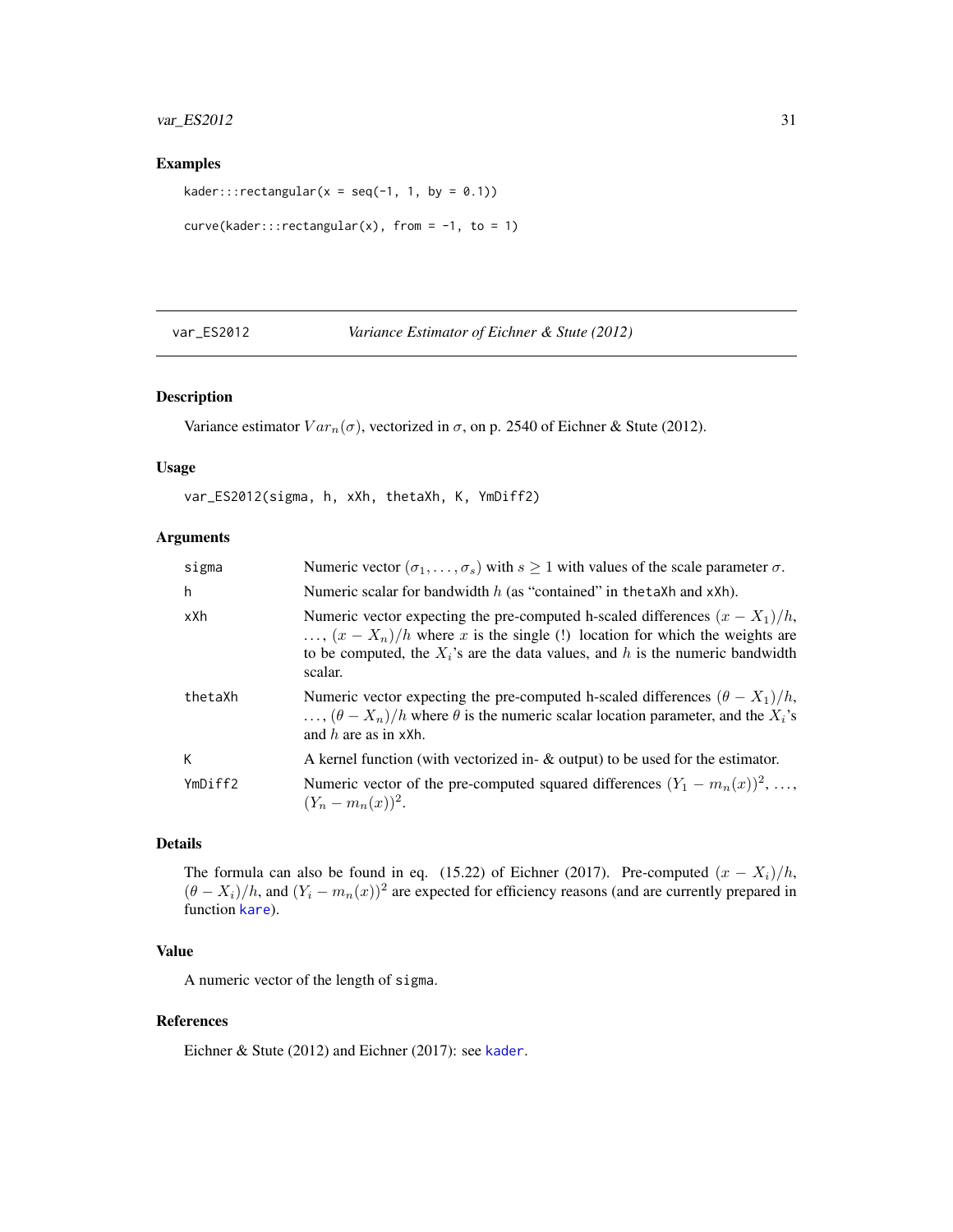#### <span id="page-31-0"></span>See Also

[kare](#page-19-1) which currently does the pre-computing.

## Examples

```
require(stats)
 # Regression function:
m \le function(x, x1 = 0, x2 = 8, a = 0.01, b = 0) {
a * (x - x1) * (x - x2)^3 + b}
 # Note: For a few details on m() see examples in ?nadwat.
n <- 100 # Sample size.
set.seed(42) # To guarantee reproducibility.
X \le runif(n, min = -3, max = 15) # X_1, ..., X_n # Design.
Y \leq -m(X) + rnorm(length(X), sd = 5) # Y_1, \ldots, Y_n # Response.
h \le -n^(-1/5)Sigma \leq seq(0.01, 10, length = 51) # sigma-grid for minimization.
x0 \leq -5 # Location at which the estimator of m should be computed.
mnX \le nadwat(x = X, dataX = X, dataY = Y, K = dnorm, h = h) # m_n(X_i)
                                                     # for i = 1, \ldots, n.
 # Estimator of Var_x0(sigma) on the sigma-grid:
(Vn \le var_ES2012(sigma = Sigma, h = h, xXh = (x0 - X) / h,
  thetaXh = (\text{mean}(X) - X) / h, K = dnorm, YmDiff2 = (Y - \text{max})^2))
## Not run:
 # Visualizing the estimator of Var_n(sigma) at x0 on the sigma-grid:
plot(Sigma, Vn, type = "o", xlab = expression(sigma), ylab = "",
  main = bquote(widehat("Var")[n](sigma)~~"at"~~x==.(x0)))
## End(Not run)
```
weights\_ES2012 *Weights* W*\_*ni *of Eichner & Stute (2012)*

## Description

Function, vectorized in its first argument sigma, to compute the "updated" weights  $W_{ni}$  in eq. (2.1) of Eichner & Stute (2012) for the kernel adjusted regression estimator.

#### Usage

```
weights_ES2012(sigma, xXh, thetaXh, K, h)
```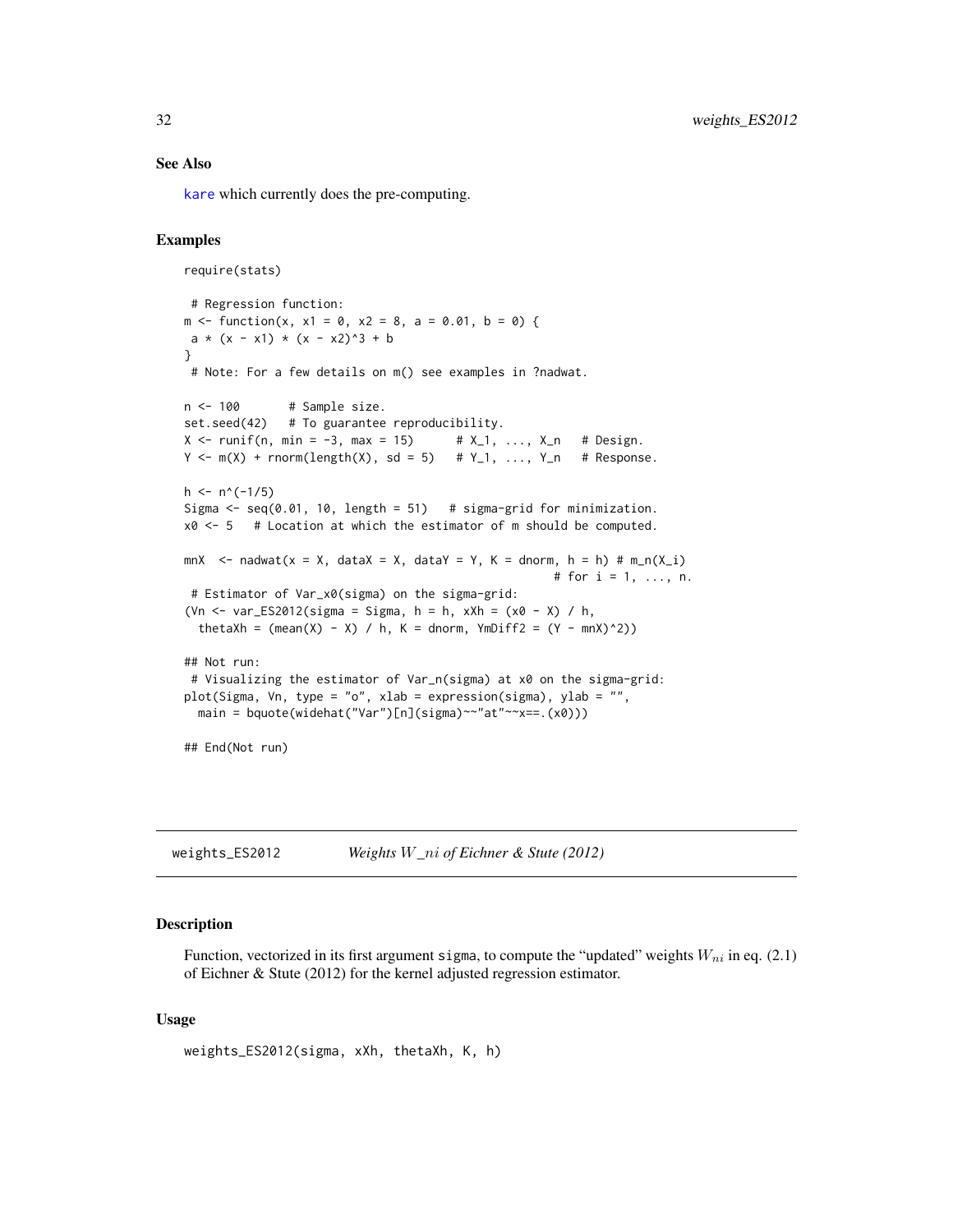#### <span id="page-32-0"></span>**Arguments**

| sigma   | Numeric vector $(\sigma_1, \ldots, \sigma_s)$ with $s \ge 1$ with values of the scale parameter $\sigma$ .                                                                                                                                                             |
|---------|------------------------------------------------------------------------------------------------------------------------------------------------------------------------------------------------------------------------------------------------------------------------|
| xXh     | Numeric vector expecting the pre-computed h-scaled differences $(x - X_1)/h$ ,<br>$\ldots$ , $(x - X_n)/h$ where x is the single (!) location for which the weights are<br>to be computed, the $X_i$ 's are the data values, and h is the numeric bandwidth<br>scalar. |
| thetaXh | Numeric vector expecting the pre-computed h-scaled differences $(\theta - X_1)/h$ ,<br>$\ldots$ , $(\theta - X_n)/h$ where $\theta$ is the numeric scalar location parameter, and the $X_i$ 's<br>and $h$ are as in xXh.                                               |
| К       | A kernel function (with vectorized in- $\&$ output) to be used for the estimator.                                                                                                                                                                                      |
| h       | Numeric scalar for bandwidth $h$ (as "contained" in the taXh and xXh).                                                                                                                                                                                                 |

#### Details

Note that it is not immediately obvious that  $W_{ni}$  in eq. (2.1) of Eichner & Stute (2012) is a function of  $\sigma$ . In fact,  $W_{ni} = W_{ni}(x; h, \theta, \sigma)$  as can be seen on p. 2542 ibid. The computational version implemented here, however, is given in (15.19) of Eichner (2017). Pre-computed  $(x - X_i)/h$  and  $(\theta - X_i)/h$ ,  $i = 1, \ldots, n$  are expected for efficiency reasons (and are currently prepared in function [kare](#page-19-1)).

#### Value

If length(sigma)  $> 1$  a numeric matrix of the dimension length(sigma) by length(xXh) with elements  $(W_{ni}(x;h,\theta,\sigma_r))$  for  $r=1,\ldots,1$ ength(sigma) and  $i=1,\ldots,1$ ength(xXh); otherwise a numeric vector of the same length as xXh.

#### References

Eichner & Stute (2012) and Eichner (2017): see [kader](#page-18-1).

#### See Also

[bias\\_ES2012](#page-5-1) and [var\\_ES2012](#page-30-1) which both call this function, and [kare](#page-19-1) which currently does the pre-computing.

```
require(stats)
```

```
# Regression function:
m \le function(x, x1 = 0, x2 = 8, a = 0.01, b = 0) {
a * (x - x1) * (x - x2)^3 + b}
 # Note: For a few details on m() see examples in ?nadwat.
n < -100 # Sample size.
set.seed(42) # To guarantee reproducibility.<br>X \le- runif(n, min = -3, max = 15) # X_1, ..., X_n # Design.
X \leq -\text{runif}(n, \text{min} = -3, \text{max} = 15)Y \leq m(X) + rnorm(length(X), sd = 5) # Y_1, \ldots, Y_n # Response.
```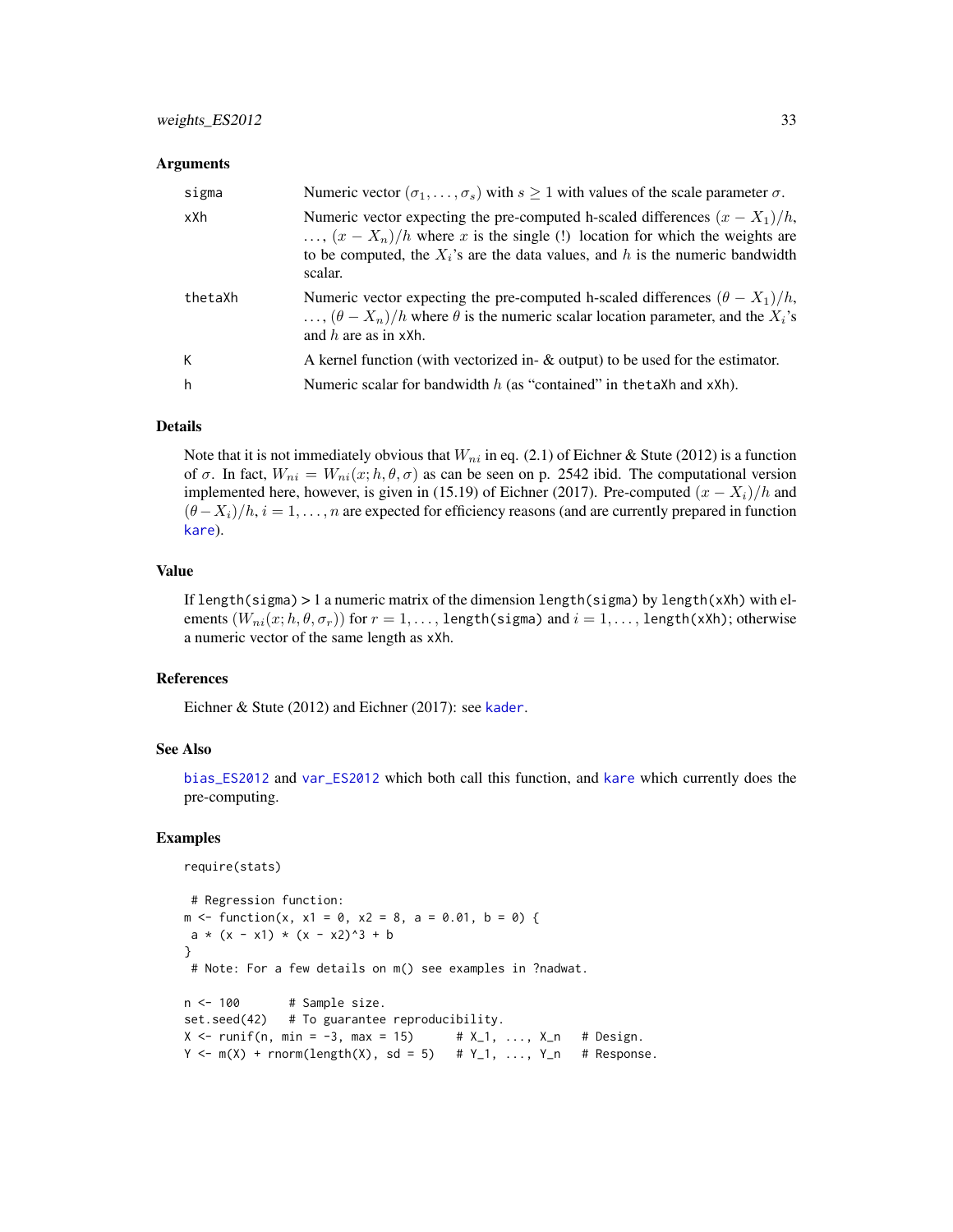```
h \leq -n^(-1/5)Sigma \leq seq(0.01, 10, length = 51) # sigma-grid for minimization.
x0 \le -5 # Location at which the estimator of m should be computed.
 # Weights (W_{ni}(x; \sigma_r))_{1<=r<=length(Sigma), 1<=i<=n} for
 # Var_n(sigma) and Bias_n(sigma) each at x0 on the sigma-grid:
weights_ES2012(sigma = Sigma, xXh = (x0 - X) / h,
  thetaXh = (mean(X) - X) / h, K = donorm, h = h)
```